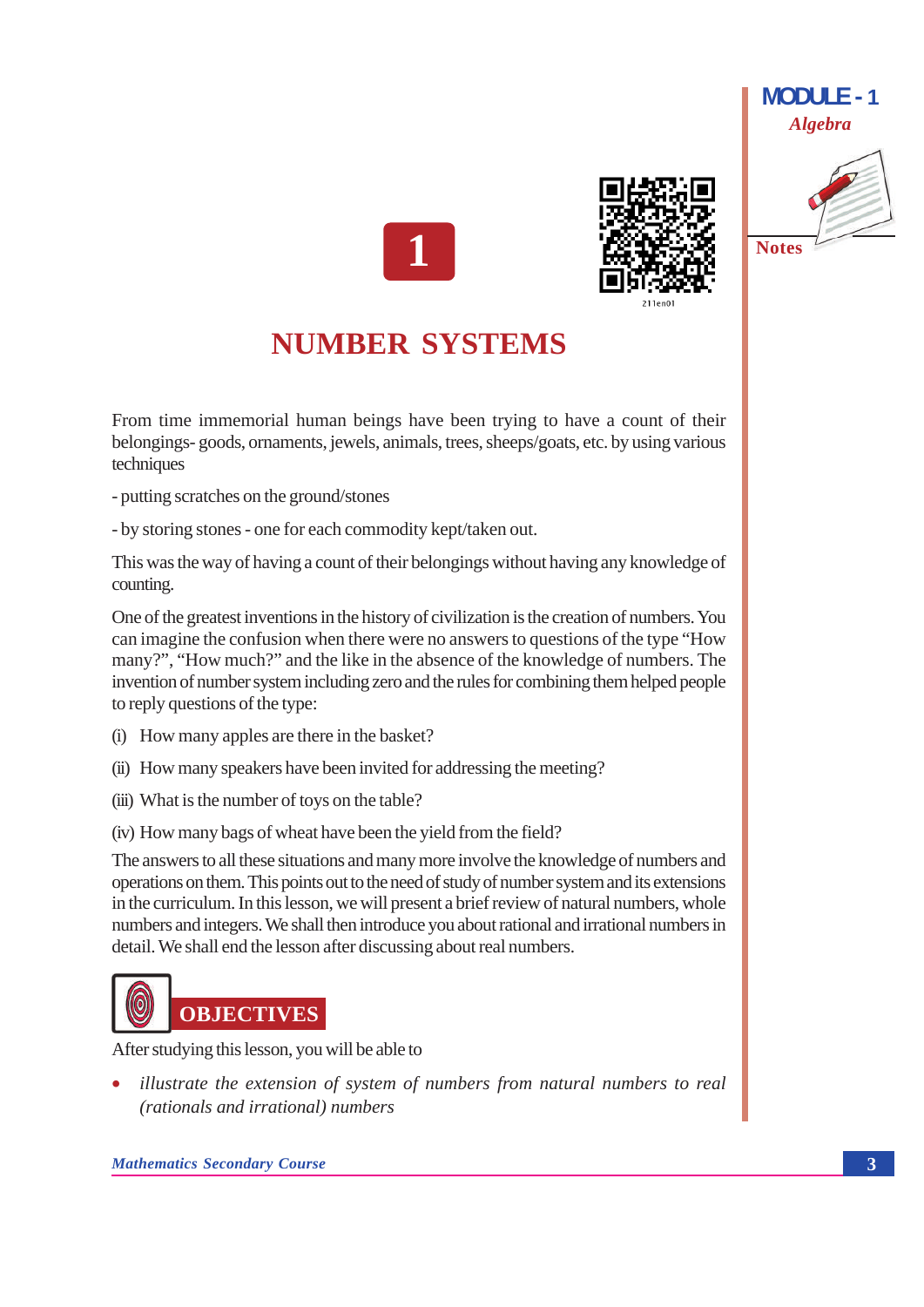#### **Number Systems**

## **MODULE - 1 Algebra**



- identify different types of numbers;
- express an integer as a rational number;
- express a rational number as a terminating or non-terminating repeating decimal, and vice-versa:
- find rational numbers between any two rationals;
- represent a rational number on the number line:
- cites examples of irrational numbers;
- represent  $\sqrt{2}, \sqrt{3}, \sqrt{5}$  on the number line;
- find irrational numbers betwen any two given numbers;
- round off rational and irrational numbers to a given number of decimal places;
- perform the four fundamental operations of addition, subtraction, multiplication and division on real numbers.

## **1.1 EXPECTED BACKGROUND KNOWLEDGE**

Basic knowledge about counting numbers and their use in day-to-day life.

## **1.2 RECALL OF NATURAL NUMBERS, WHOLE NUMBERS AND INTEGERS**

#### 121 Natural Numbers

Recall that the counting numbers  $1, 2, 3, \ldots$  constitute the system of natural numbers. These are the numbers which we use in our day-to-day life.

Recall that there is no greatest natural number, for if 1 is added to any natural number, we get the next higher natural number, called its successor.

We have also studied about four-fundamental operations on natural numbers. For, example,

- $4 + 2 = 6$ , again a natural number;
- $6 + 21 = 27$ , again a natural number;
- $22-6 = 16$ , again a natural number, but
- $2-6$  is not defined in natural numbers.

Similarly,  $4 \times 3 = 12$ , again a natural number

 $12 \times 3 = 36$ , again a natural number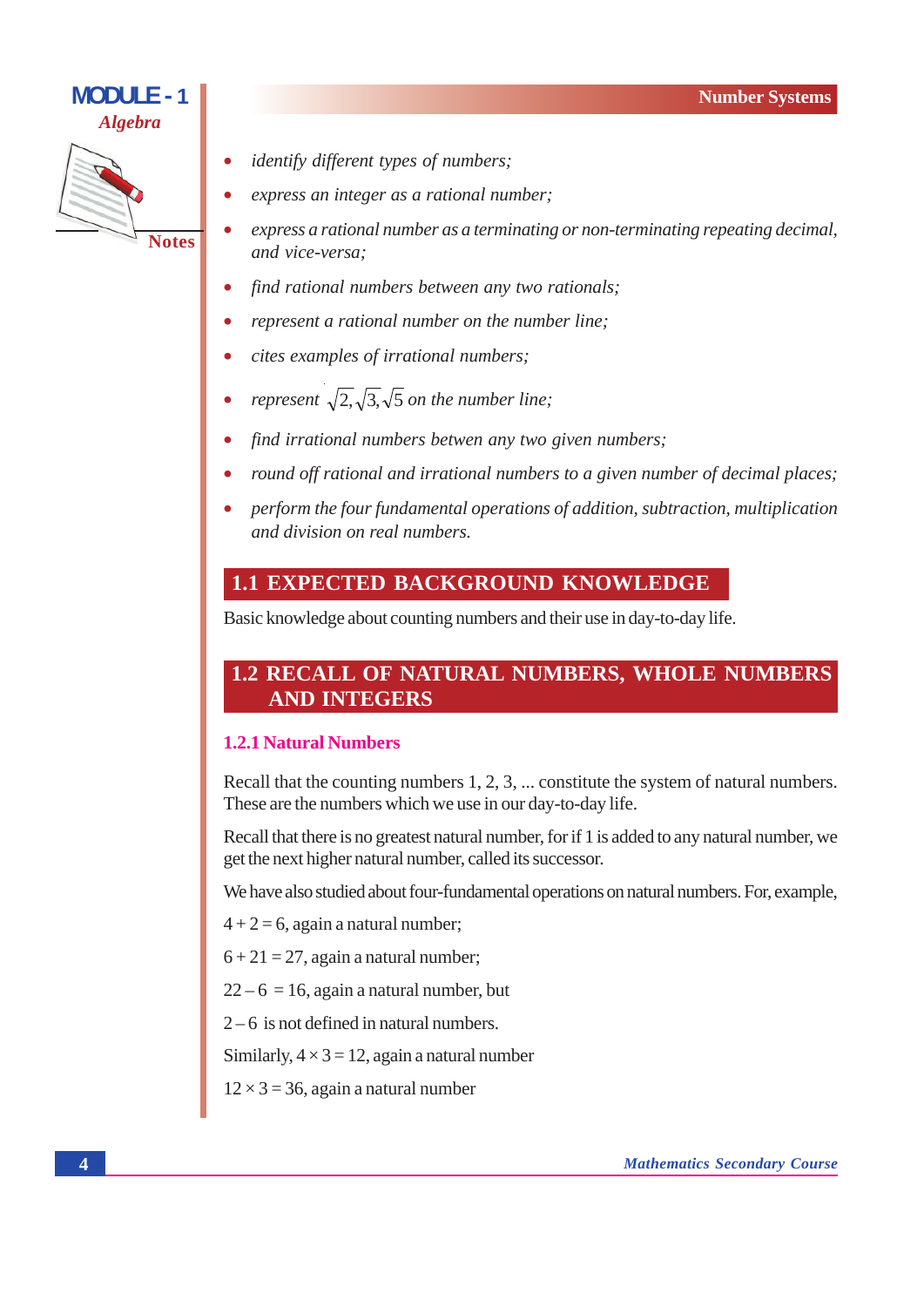# $\frac{12}{2}$  = 6 is a natural number but  $\frac{6}{4}$  is not defined in natural numbers. Thus, we can say that

- a) addition and multiplication of natural numbers again yield a natural number but  $i)$ 
	- b) subtraction and division of two natural numbers may or may not vield a natural number
- ii) The natural numbers can be represented on a number line as shown below.



iii) Two natural numbers can be added and multiplied in any order and the result obtained is always same. This does not hold for subtraction and division of natural numbers.

#### **1.2.2 Whole Numbers**

(i) When a natural number is subtracted from itself we can not say what is the left out number. To remove this difficulty, the natural numbers were extended by the number zero  $(0)$ , to get what is called the system of whole numbers

Thus, the whole numbers are

 $0, 1, 2, 3, \dots$ 

Again, like before, there is no greatest whole number.

(ii) The number 0 has the following properties:

 $a + 0 = a = 0 + a$  $a-0 = a$  but  $(0 - a)$  is not defined in whole numbers  $a \times 0 = 0 = 0 \times a$ 

Division by zero  $(0)$  is not defined.

- (iii) Four fundamental operations can be performed on whole numbers also as in the case of natural numbers (with restrictions for subtraction and division).
- (iv) Whole numbers can also be represented on the number line as follows:



#### 1.2.3 Integers

While dealing with natural numbers and whole numbers we found that it is not always possible to subtract a number from another.



 $MODIII F - 1$ 

**Algebra**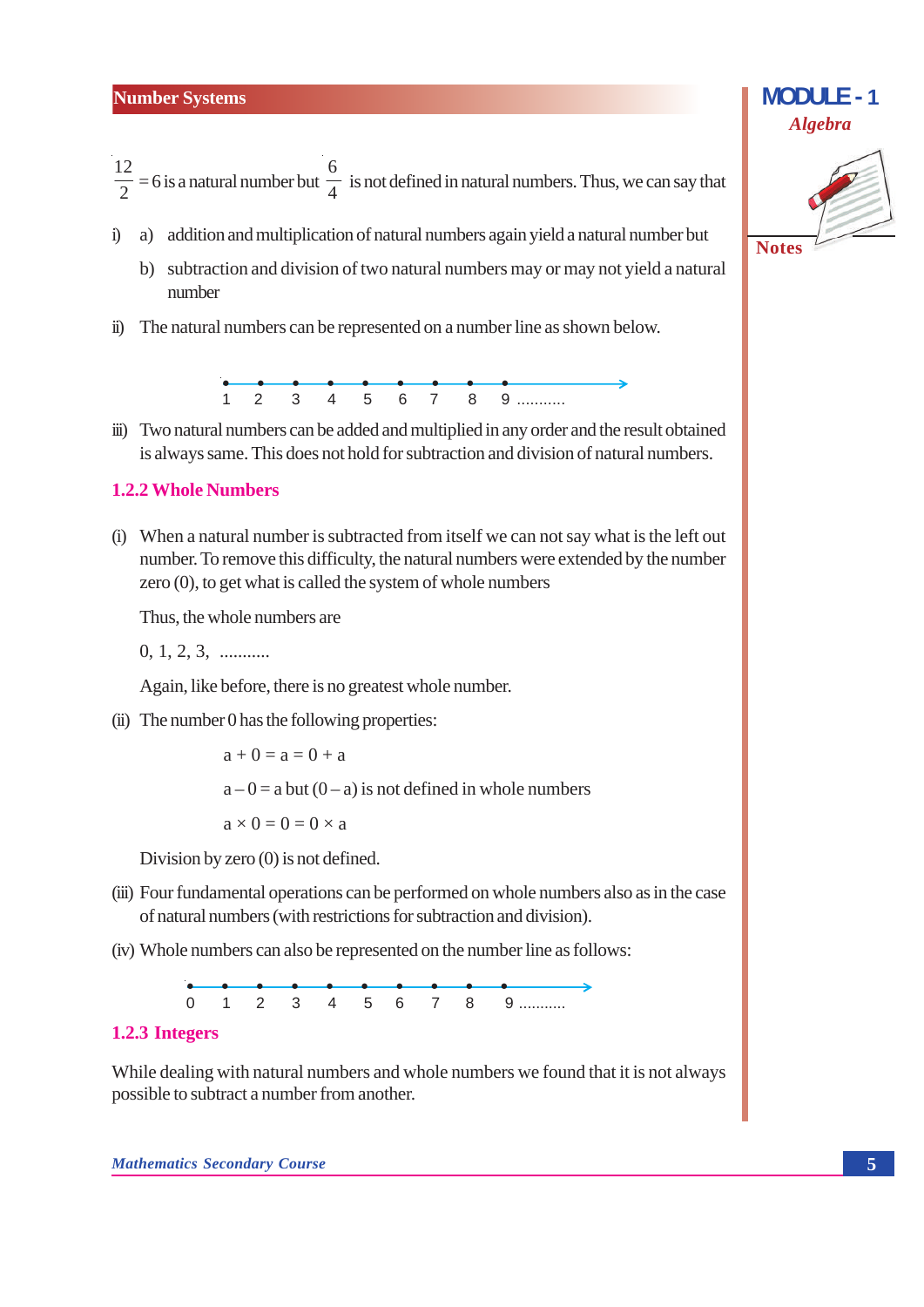

**Notes** 

For example,  $(2-3)$ ,  $(3-7)$ ,  $(9-20)$  etc. are all not possible in the system of natural numbers and whole numbers. Thus, it needed another extension of numbers which allow such subtractions.

Thus, we extend whole numbers by such numbers as  $-1$  (called negative 1),  $-2$  (negative 2) and so on such that

 $1 + (-1) = 0$ ,  $2 + (-2) = 0$ ,  $3 + (-3) = 0$ ,  $99 + (-99) = 0$ , ...

Thus, we have extended the whole numbers to another system of numbers, called integers. The integers therefore are

 $..., -7, -6, -5, -4, -3, -2, -1, 0, 1, 2, 3, 4, 5, 6, 7, ...$ 

#### **1.2.4 Representing Integers on the Number Line**

We extend the number line used for representing whole numbers to the left of zero and mark points  $-1, -2, -3, -4, ...$  such that 1 and  $-1$ , 2 and  $-2$ , 3 and  $-3$  are equidistant from zero and are in opposite directions of zero. Thus, we have the integer number line as follows:



We can now easily represent integers on the number line. For example, let us represent  $-5, 7, -2, -3, 4$  on the number line. In the figure, the points A, B, C, D and E respectively represent  $-5$ , 7,  $-2$ ,  $-3$  and 4.

We note here that if an integer  $a > b$ , then 'a' will always be to the right of 'b', otherwise vise-versa.

For example, in the above figure  $7 > 4$ , therefore B lies to the right of E. Similarly,  $-2$  > - 5, therefore C (-2) lies to the right of A (-5).

Conversely, as  $4 < 7$ , therefore 4 lies to the left of 7 which is shown in the figure as E is to the left of B

 $\therefore$  For finding the greater (or smaller) of the two integers a and b, we follow the following rule:

i)  $a > b$ , if a is to the right of b

ii)  $a < b$ , if a is to the left of b

**Example 1.1:** Identify natural numbers, whole numbers and integers from the following:-

|                  | $15, 22, -6, 7, -13, 0, 12, -12, 13, -31$               |
|------------------|---------------------------------------------------------|
| <b>Solution:</b> | Natural numbers are: 7, 12, 13, 15 and 22               |
|                  | whole numbers are: $0, 7, 12, 13, 15$ and $22$          |
|                  | Integers are: $-31, -13, -12, -6, 0, 7, 12, 13, 15$ and |

22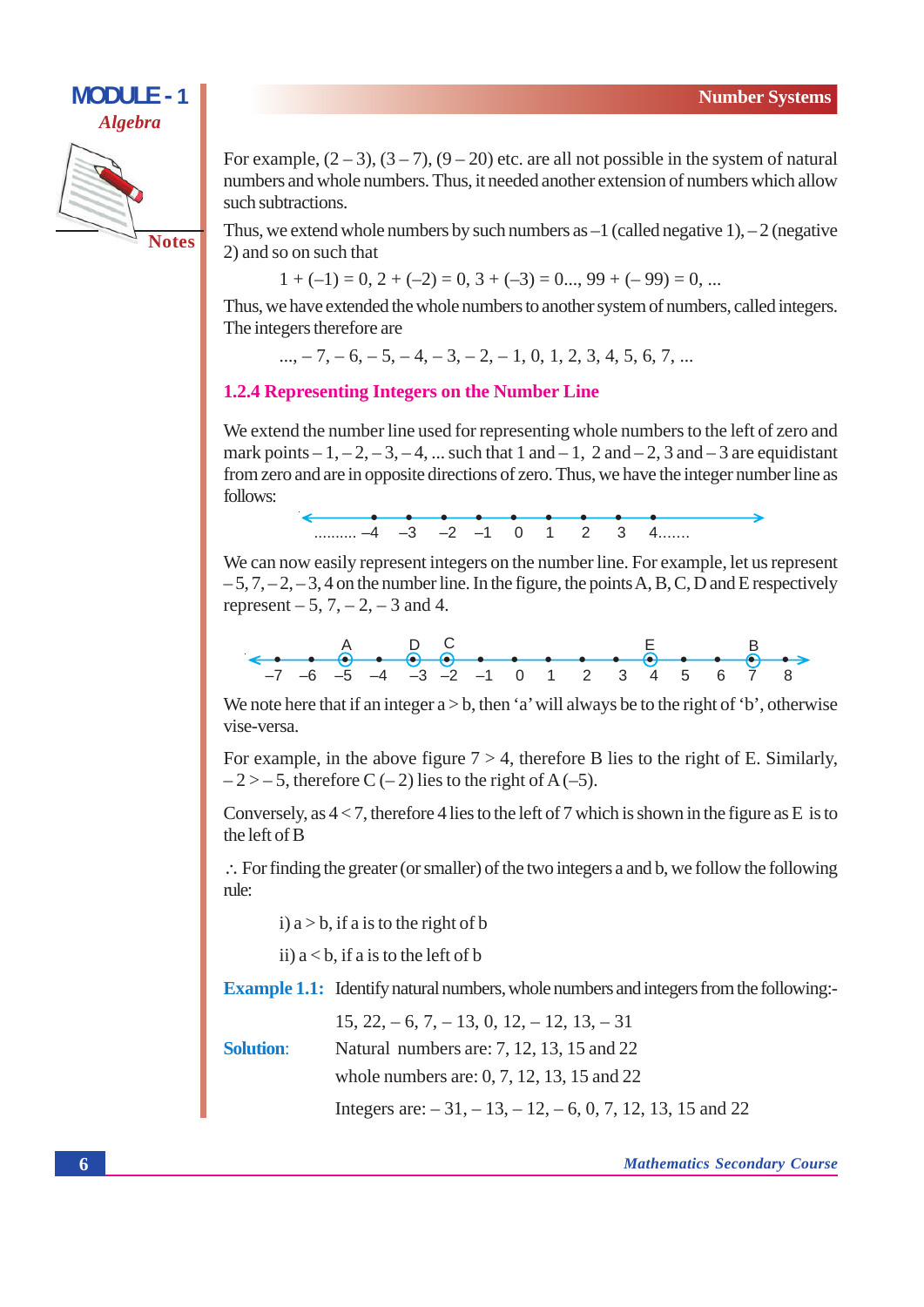#### **Number Systems**

**Example 1.2:** From the following, identify those which are (i) not natural numbers (ii) not whole numbers

$$
-17, 15, 23, -6, -4, 0, 16, 18, 22, 31
$$

**Solution:** 

ii) – 17, – 6, – 4 are not whole numbers

 $(i) - 17, -6, -4$  and 0 are not natural numbers

**Note:** From the above examples, we can say that

- all natural numbers are whole numbers and integers also but the vice-versa is  $i)$ not true
- ii) all whole numbers are integers also

You have studied four fundamental operations on integers in earlier classes. Without repeating them here, we will take some examples and illustrate them here

**Example 1.3:** Simplify the following and state whether the result is an integer or not

$$
12 \times 4
$$
,  $7 \div 3$ ,  $18 \div 3$ ,  $36 \div 7$ ,  $14 \times 2$ ,  $18 \div 36$ ,  $13 \times (-3)$ 

**Solution:**  $12 \times 4 = 48$ ; it is an integer

> $7 \div 3 = \frac{7}{3}$ ; It is not an integer  $18 \div 3 = 6$ ; It is an integer  $36 \div 7 = \frac{36}{7}$ ; It is not an integer.  $14 \times 2 = 28$ . It is an integer  $18 \div 36 = \frac{18}{36}$ ; It is not an integer  $13 \times (-3) = -39$ ; It is an integer

**Example 1.4:** Using number line, add the following integers:

(i) 
$$
9 + (-5)
$$
 (ii)  $(-3) + (-7)$ 

Solution:

 $\begin{array}{c}\n\text{(i)}\\
\leftarrow\n\end{array}$ 

A represents 9 on the number line. Going 5 units to the left of A, we reach the point B, which represents 4.

 $\therefore 9 + (-5) = 4$ 



**MODULE - 1**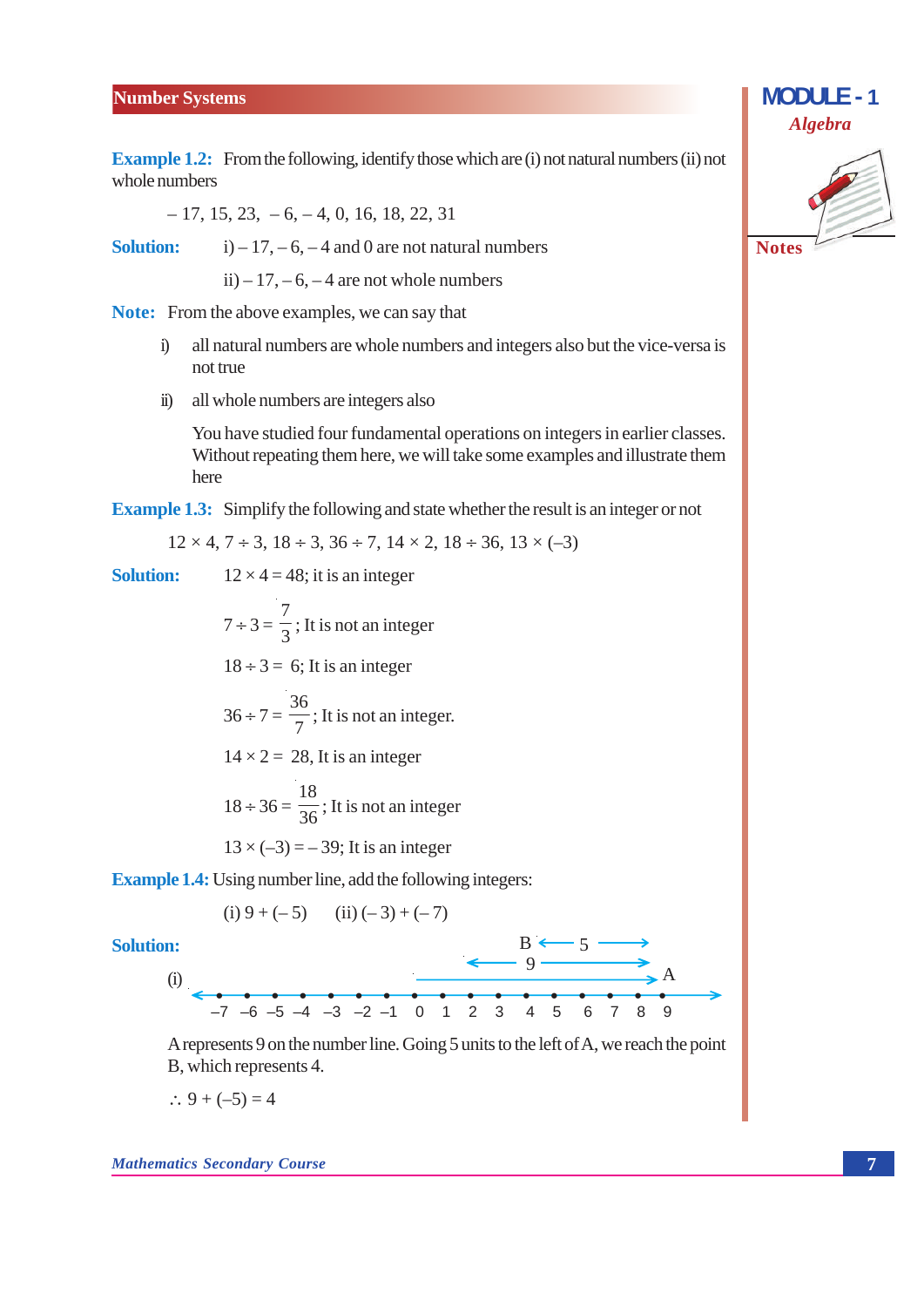



Starting from zero (0) and going three units to the left of zero, we reach the point A, which represents  $-3$ . From A going 7 units to the left of A, we reach the point B which represents  $-10$ .

 $\therefore (-3) + (-7) = -10$ 

#### **1.3 RATIONAL NUMBERS**

Consider the situation, when an integer a is divided by another non-zero integer b. The following cases arise:

#### (i) When 'a' is a multiple of 'b'

Suppose a = mb, where m is a natural number or integer, then  $\frac{a}{b}$  = m

#### (ii) When a is not a multiple of b

In this case  $\frac{a}{b}$  is not an integer, and hence is a new type of number. Such a number is called a rational number.

Thus, a number which can be put in the form  $\frac{p}{q}$ , where p and q are integers and  $q \neq 0$ , is called a rational number

Thus,  $-\frac{2}{3}, \frac{5}{-8}, \frac{6}{2}, \frac{11}{7}$  are all rational numbers.

#### **1.3.1 Positive and Negative Rational Numbers**

(i) A rational number  $\frac{p}{q}$  is said to be a positive rational number if p and q are both positive or both negative integers

Thus 
$$
\frac{3}{4}, \frac{5}{6}, \frac{-3}{-2}, \frac{-8}{-6}, \frac{-12}{-57}
$$
 are all positive rationals.

(ii) If the integes p and q are of different signs, then  $\frac{p}{q}$  is said to be a negative rational number.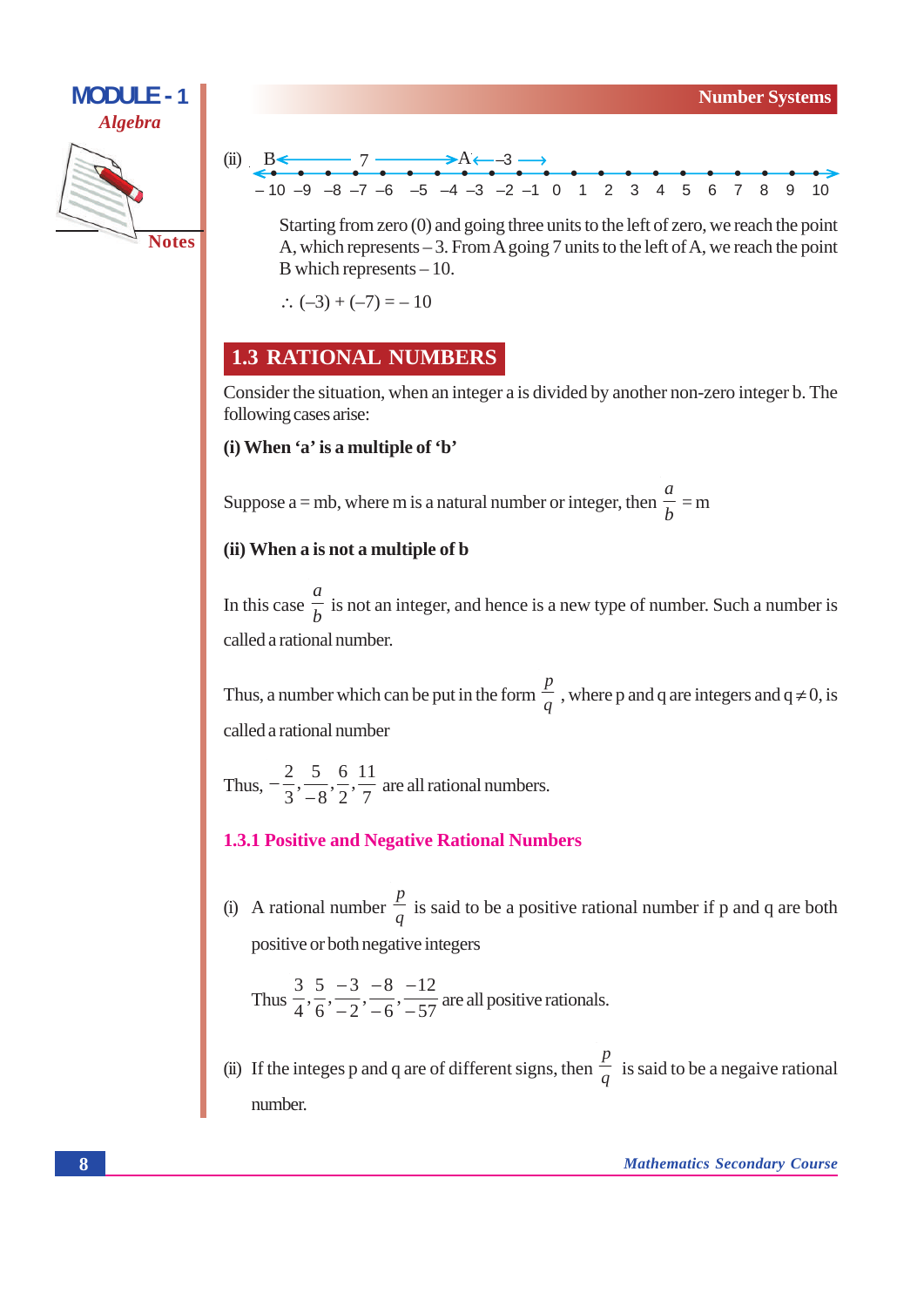Thus,  $\frac{-7}{2}$ ,  $\frac{6}{-5}$ ,  $\frac{-12}{4}$ ,  $\frac{16}{-3}$  are all negative rationals.

#### **1.3.2 Standard form of a Rational Number**

We know that numbers of the form

$$
\frac{-p}{q}, \frac{p}{-q}, \frac{-p}{-q}
$$
 and 
$$
\frac{p}{q}
$$

are all rational numbers, where p and q are positive integers

We can see that

$$
\frac{-p}{q} = -\left(\frac{p}{q}\right) \cdot \frac{-p}{-q} = \frac{-(-p)}{-(-q)} = \frac{p}{q}, \frac{p}{-q} = \frac{(-p)}{-(-q)} = \frac{-p}{q},
$$

In each of the above cases, we have made the denominator q as positive.

A rational number  $\frac{p}{q}$ , where p and q are integers and q  $\neq 0$ , in which q is positive (or made positive) and p and q are co-prime (i.e. when they do not have a common factor other than  $1$  and  $-1$ ) is said to be in standard form.

Thus the standard form of the rational number  $\frac{2}{-3}$  is  $\frac{-2}{3}$ . Similarly,  $\frac{-5}{6}$  and  $\frac{-3}{5}$  are rational numbers in standard form.

Note: "A rational number in standard form is also referred to as "a rational number in its lowest form". In this lesson, we will be using these two terms interchangably.

For example, rational number  $\frac{18}{27}$  can be written as  $\frac{2}{3}$  in the standard form (or the lowest form).

Similarly,  $\frac{25}{-35}$ , in standard form (or in lowest form) can be written as  $\frac{-5}{7}$  (cancelling out 5 from both numerator and denominator).

#### **Some Important Results**

- (i) Every natural number is a rational number but the vice-versa is not always true.
- (ii) Every whole number and integer is a rational number but vice-versa is not always true.



 $MODIII F - 1$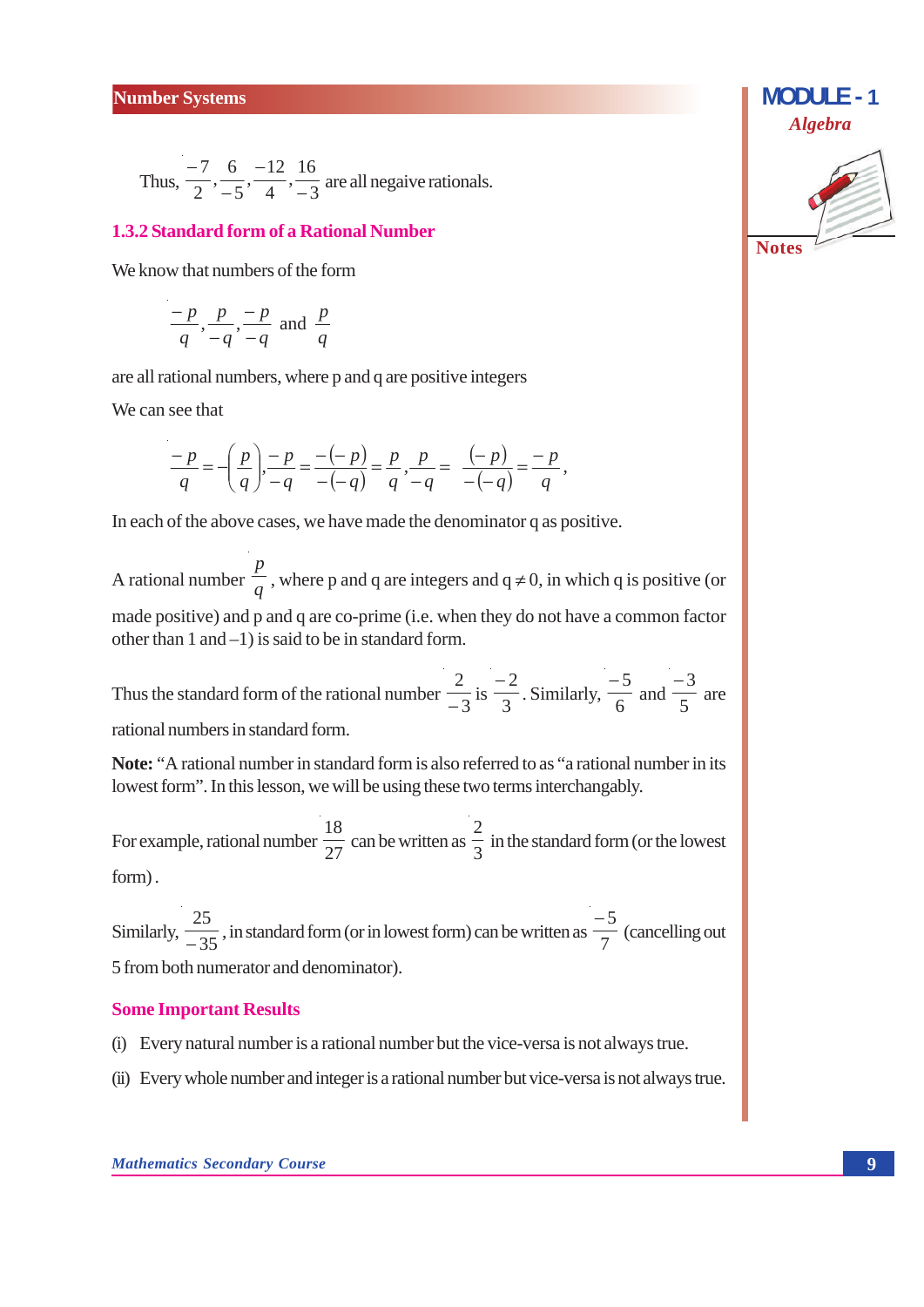

**Example 1.5:** Which of the following are rational numbers and which are not?

$$
-2, \frac{5}{3}, -17, \frac{15}{7}, \frac{18}{5}, -\frac{7}{6}
$$

**Solution:** 

(i)  $-2$  can be written as  $\frac{-2}{1}$ , which is of the form  $\frac{p}{q}$ ,  $q \neq 0$ . Therefore,  $-2$  is a rational number.

(ii) 
$$
\frac{5}{3}
$$
 is a rational number, as it is of the form  $\frac{p}{q}$ ,  $q \neq 0$ 

(iii) 
$$
-17
$$
 is also a rational number as it is of the form  $\frac{-17}{1}$ 

(iv) Similarly,  $\frac{15}{7}$ ,  $\frac{18}{5}$  and  $\frac{-7}{6}$  are all rational numbers according to the same argument

**Example 1.6:** Write the following rational numbers in their lowest terms:

(i) 
$$
\frac{-24}{192}
$$
 (ii)  $\frac{12}{168}$  (iii)  $\frac{-21}{49}$ 

**Solution:** 

(i) 
$$
\frac{-24}{192} = \frac{-3 \times 8}{3 \times 8 \times 8} = \frac{-1}{8}
$$
  
\n $-\frac{1}{8}$  is the lowest form of the rational number  $\frac{-24}{192}$   
\n(ii)  $\frac{12}{168} = \frac{12}{12 \times 14} = \frac{1}{14}$   
\n $\therefore \frac{1}{14}$  is the lowest form of the rational number  $\frac{12}{168}$   
\n(iii)  $\frac{-21}{49} = \frac{-3 \times 7}{7 \times 7} = \frac{-3}{7}$   
\n $\therefore \frac{-3}{7}$  is the lowest form of the rational number  $\frac{-21}{49}$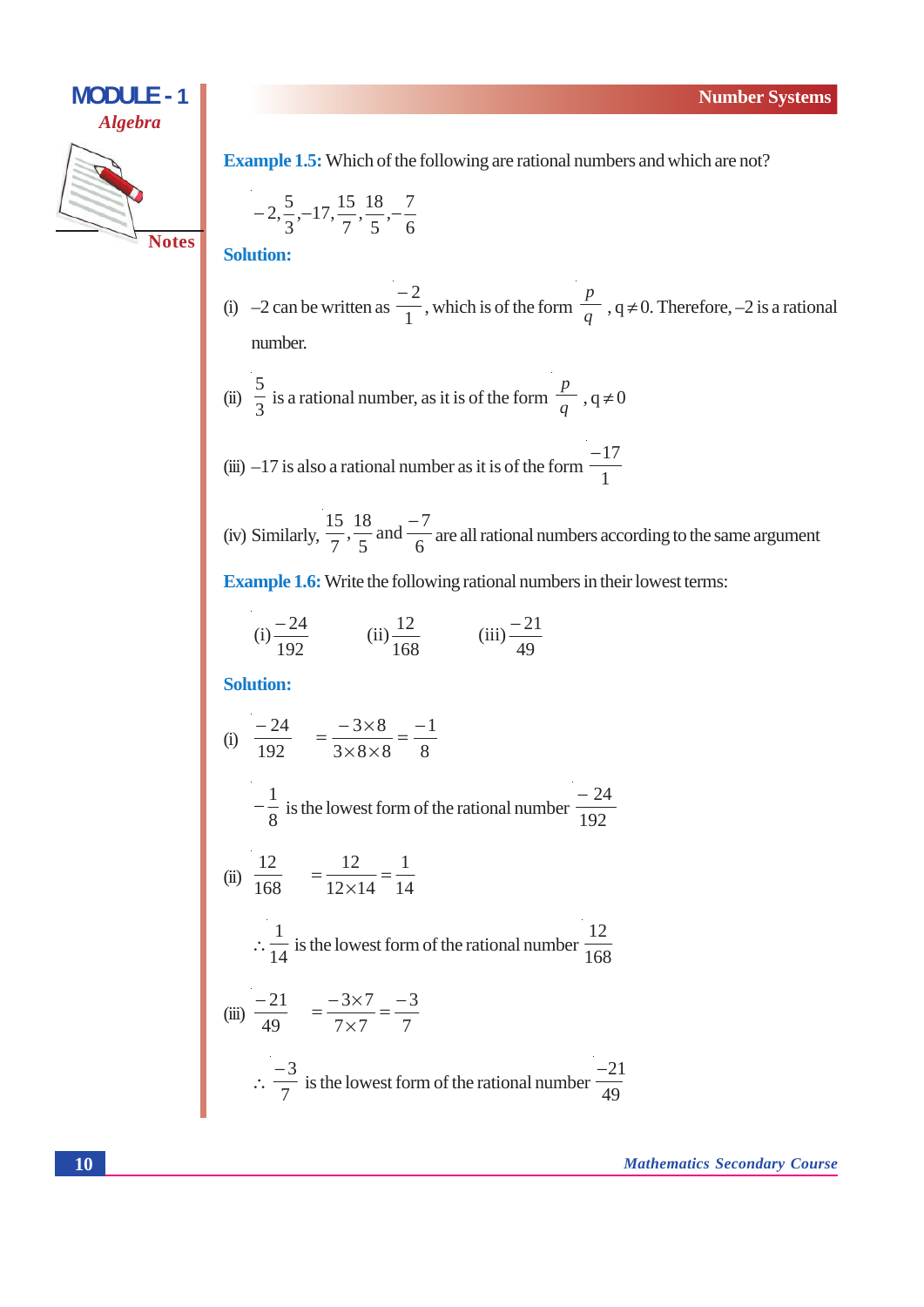#### **1.4 EQUIVALENT FORMS OF A RATIONAL NUMBER**

A rational number can be written in an equivalent form by multiplying/dividing the numerator and denominator of the given rational number by the same number.

For example

 $\frac{2}{3} = \frac{2 \times 2}{3 \times 2} = \frac{4}{6}$ ,  $\frac{2}{3} = \frac{2 \times 4}{3 \times 4} = \frac{8}{12}$ ,  $\frac{2 \times 8}{3 \times 8} = \frac{16}{24}$  $\therefore \frac{4}{6}, \frac{8}{12}, \frac{16}{24}$  etc. are equivalent forms of the rational number  $\frac{2}{3}$ 

Similarly

$$
\frac{3}{8} = \frac{6}{16} = \frac{21}{56} = \frac{27}{72} = \dots
$$

and  $\frac{4}{7} = \frac{8}{14} = \frac{12}{21} = \frac{28}{49} = ...$ 

are equivalent forms of  $\frac{3}{8}$  and  $\frac{4}{7}$  respectively.

**Example 1.7:** Write five equivalent forms of the following rational numbers:

(i) 
$$
\frac{3}{17}
$$
 (ii)  $\frac{-5}{9}$ 

#### **Solution:**

(i) 
$$
\frac{3}{17} = \frac{3 \times 2}{17 \times 2} = \frac{6}{34}, \quad \frac{3}{17} = \frac{3 \times 4}{17 \times 4} = \frac{12}{68}, \quad \frac{3 \times (-3)}{17 \times (-3)} = \frac{-9}{-51}
$$
  

$$
\frac{3 \times 8}{17 \times 8} = \frac{24}{136}, \quad \frac{3}{17} \times \frac{7}{7} = \frac{21}{119}
$$
  

$$
\therefore \text{ Five equivalent forms of } \frac{3}{17} \text{ are}
$$
  

$$
\frac{6}{34}, \frac{12}{68}, \frac{-9}{-51}, \frac{24}{136}, \frac{21}{119}
$$

**Mathematics Secondary Course** 



**MODULE - 1**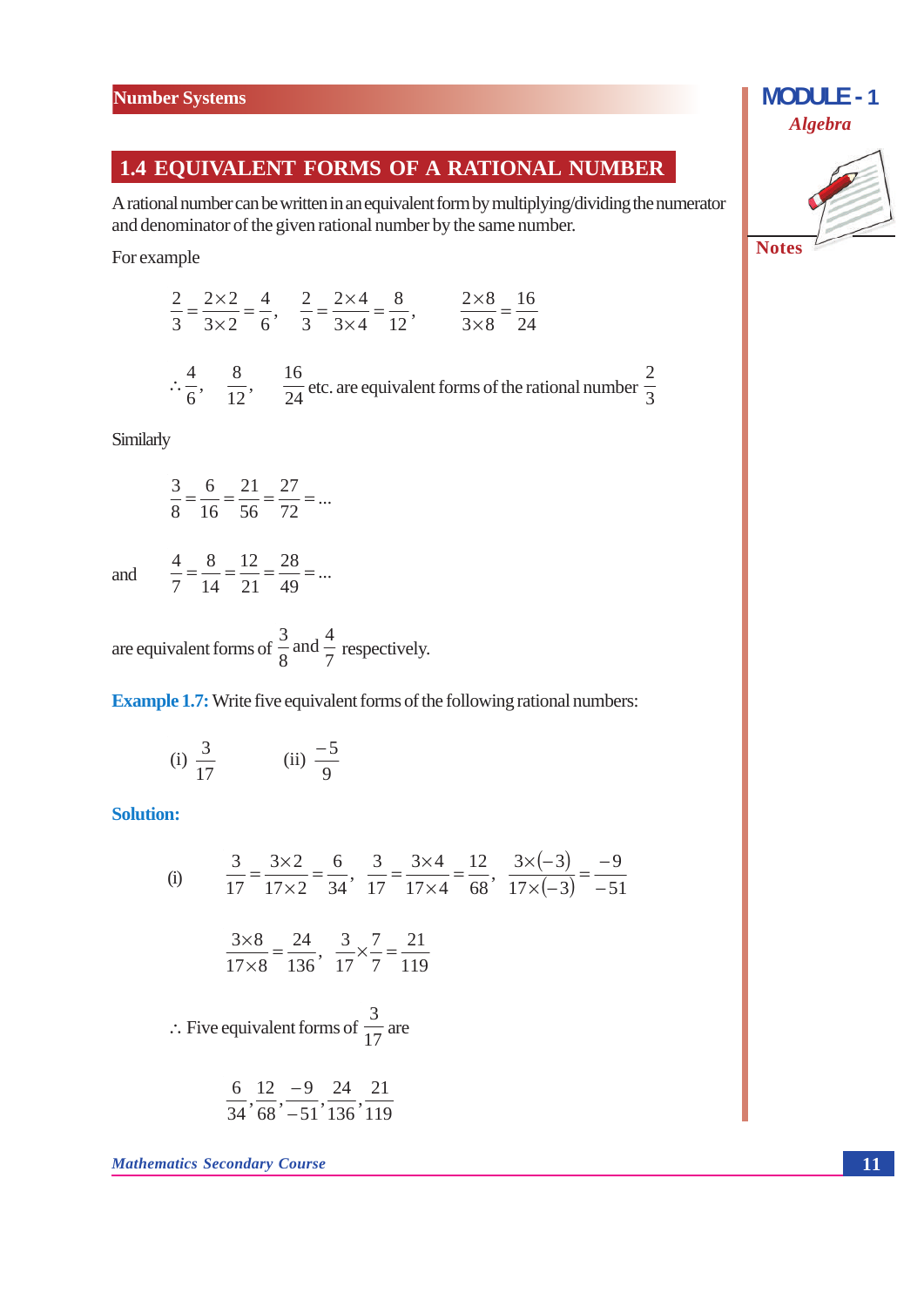

$$
As in part (i), f
$$

 $(ii)$ 

As in part (i), five equivalent forms of 
$$
\frac{-5}{9}
$$
 are

$$
\frac{-10}{18}, \frac{-15}{27}, \frac{-20}{36}, \frac{-60}{108}, \frac{-35}{63}
$$

## 1.5 RATIONAL NUMBERS ON THE NUMBER LINE

We know how to represent integers on the number line. Let us try to represent  $\frac{1}{2}$  on the number line. The rational number  $\frac{1}{2}$  is positive and will be represented to the right of zero. As  $0 < \frac{1}{2} < 1$ ,  $\frac{1}{2}$  lies between 0 and 1. Divide the distance OA in two equal parts. This can be done by bisecting OA at P. Let P represent  $\frac{1}{2}$ . Similarly R, the mid-point of OA', represents the rational number  $-\frac{1}{2}$ .

$$
\begin{array}{c|cc}\n & A' & R & Q & P & A \\
\hline\n-2 & -1 & 0 & \frac{1}{2} & 1 & 2 & 3\n\end{array}
$$

Similarly,  $\frac{4}{3}$  can be represented on the number line as below:



As  $1 < \frac{4}{3} < 2$ , therefore  $\frac{4}{3}$  lies between 1 and 2. Divide the distance AB in three equal parts. Let one of this part be AP

Now 
$$
\frac{4}{3} = 1 + \frac{1}{3} = OA + AP = OP
$$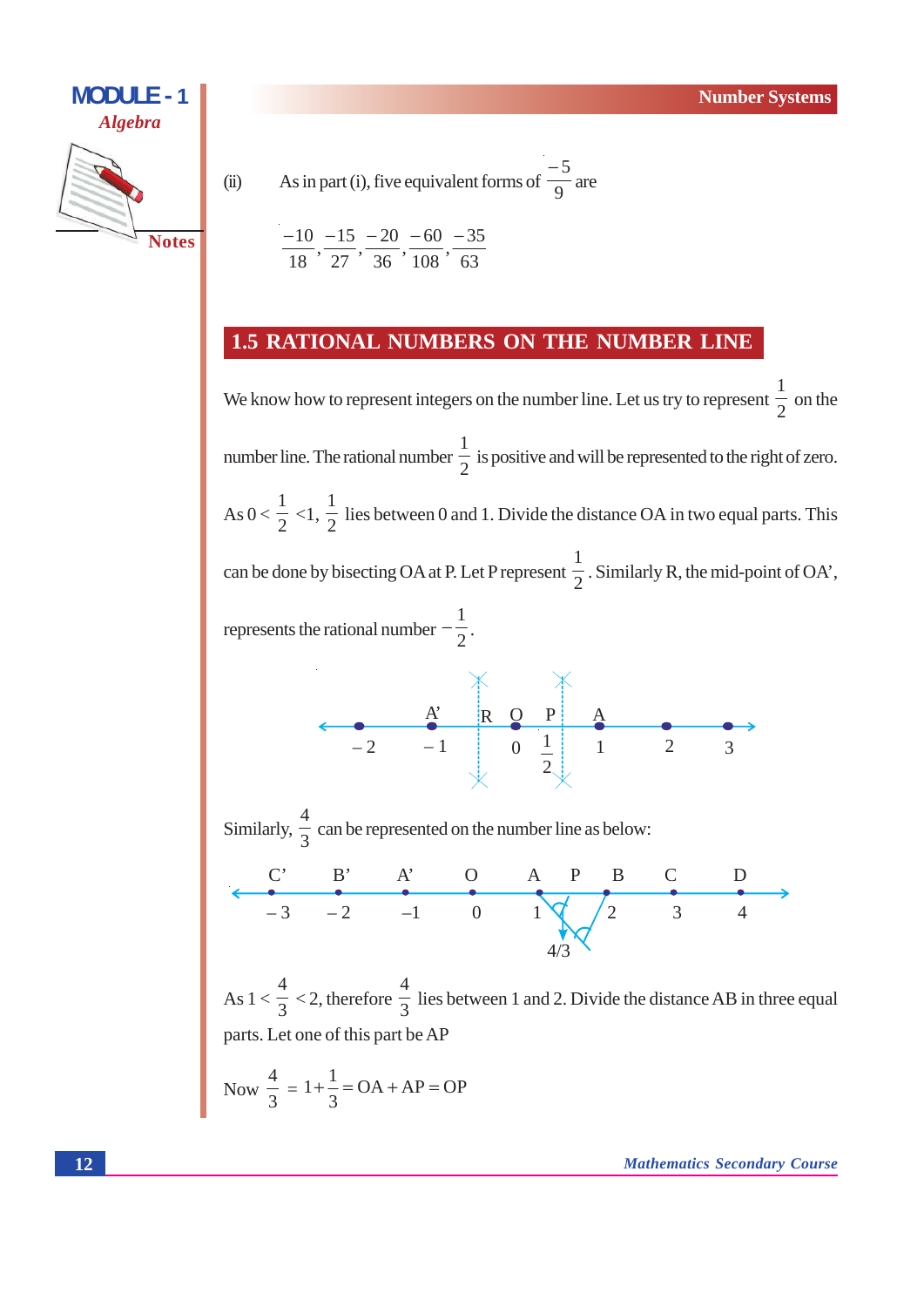The point P represents  $\frac{4}{3}$  on the number line.

#### **1.6 COMPARISON OF RATIONAL NUMBERS**

In order to compare two rational numbers, we follow any of the following methods:

(i) If two rational numbers, to be compared, have the same denominator, compare their numerators. The number having the greater numerator is the greater rational number.

Thus for the two rational numbers  $\frac{5}{17}$  and  $\frac{9}{17}$ , with the same positive denominator

$$
17, \frac{9}{17} > \frac{5}{17} \text{ as } 9 > 5
$$
  

$$
\therefore \frac{9}{17} > \frac{5}{17}
$$

(ii) If two rational numbers are having different denominators, make their denominators equal by taking their equivalent form and then compare the numerators of the resulting rational numbers. The number having a greater numerator is greater rational number.

For example, to compare two rational numbers  $\frac{3}{7}$  and  $\frac{6}{11}$ , we first make their denominators same in the following manner:

$$
\frac{3 \times 11}{7 \times 11} = \frac{33}{77} \text{ and } \frac{9 \times 7}{11 \times 7} = \frac{42}{77}
$$
  
As 42 > 33,  $\frac{42}{77} > \frac{33}{77} \text{ or } \frac{6}{11} > \frac{3}{7}$ 

(iii) By plotting two given rational numbers on the number line we see that the rational number to the right of the other rational number is greater.

For example, take  $\frac{2}{3}$  and  $\frac{3}{4}$ , we plot these numbers on the number line as below:





**Mathematics Secondary Course**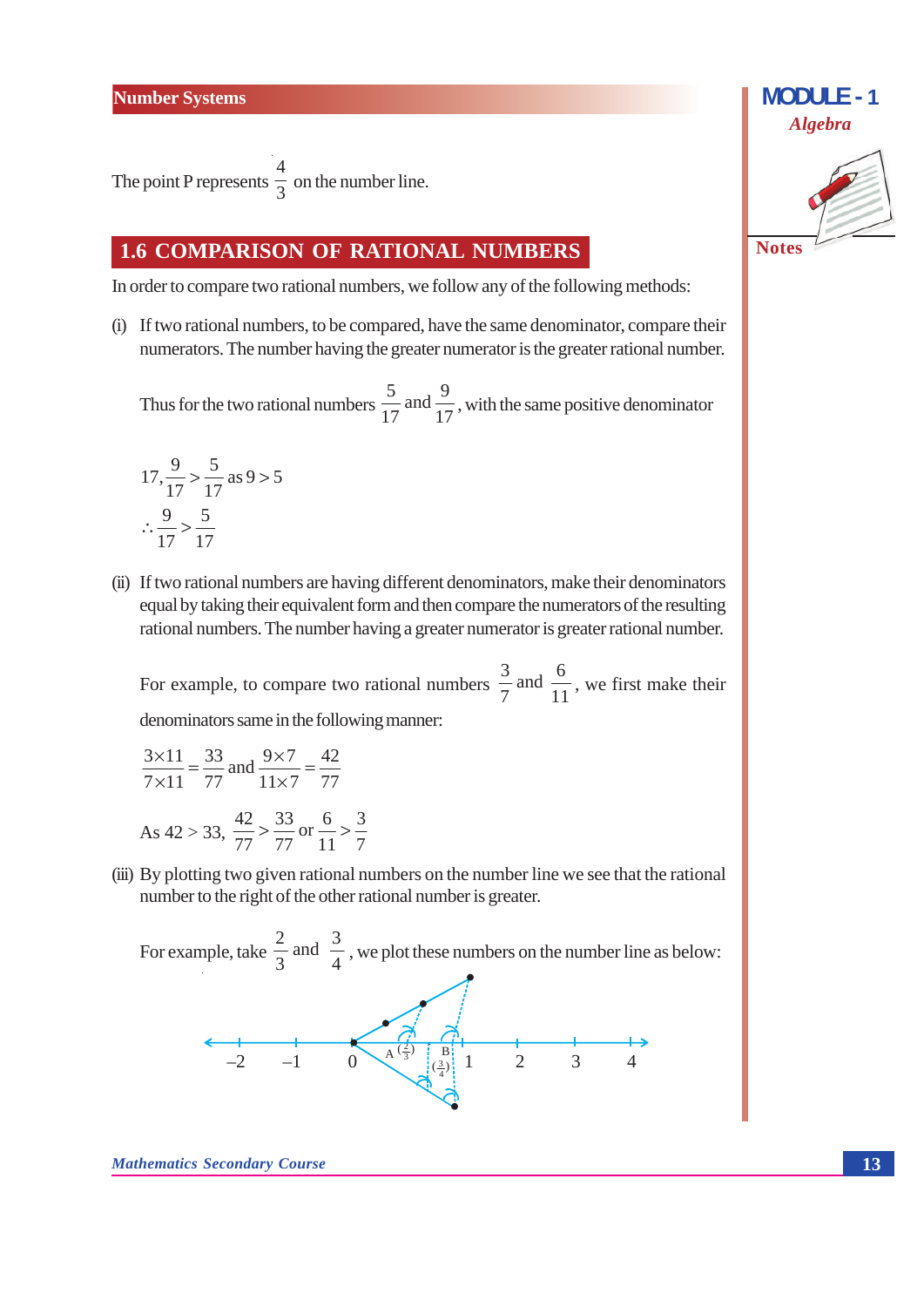

 $0 < \frac{2}{3} < 1$  and  $0 < \frac{3}{4} < 1$ . It means  $\frac{2}{3}$  and  $\frac{3}{4}$  both lie between 0 and 1. By the method

of dividing a line into equal number of parts, A represents  $\frac{2}{3}$  and B represents  $\frac{3}{4}$ 

As B is to the right of A, 
$$
\frac{3}{4} > \frac{2}{3}
$$
 or  $\frac{2}{3} < \frac{3}{4}$ 

$$
\therefore
$$
 Out of  $\frac{2}{3}$  and  $\frac{3}{4}$ ,  $\frac{3}{4}$  is the greater number.

## **CHECK YOUR PROGRESS 1.1**

1. Identify rational numbers and integers from the following:

$$
4, \frac{-3}{4}, \frac{5}{6}, -36, \frac{12}{7}, \frac{3}{8}, \frac{15}{7}, -6
$$

- 2. From the following identify those which are not:
	- (i) natural numbers
	- (ii) whole numbers
	- (iii) integers

(iv) rational numbers

$$
-\frac{7}{4},16,\frac{-3}{7},-15,0,\frac{5}{17},\frac{3}{-4},-\frac{4}{3}
$$

3. By making the following rational numbers with same denominator, simplify the following and specify whether the result in each case is a natural number, whole number, integer or a rational number:

(i) 
$$
3 + \frac{7}{3}
$$
 (ii)  $-3 + \frac{10}{4}$  (iii)  $-8 - 13$  (iv)  $12 - 12$   
\n(v)  $\frac{9}{2} - \frac{1}{2}$  (vi)  $2 \times \frac{5}{7}$  (vii)  $8 \div 3$ 

4. Use the number line to add the following:-

(i) 
$$
9 + (-7)
$$
 (ii)  $(-5) + (-3)$  (iii)  $(-3) + (4)$ 

5. Which of the following are rational numbers in lowest term?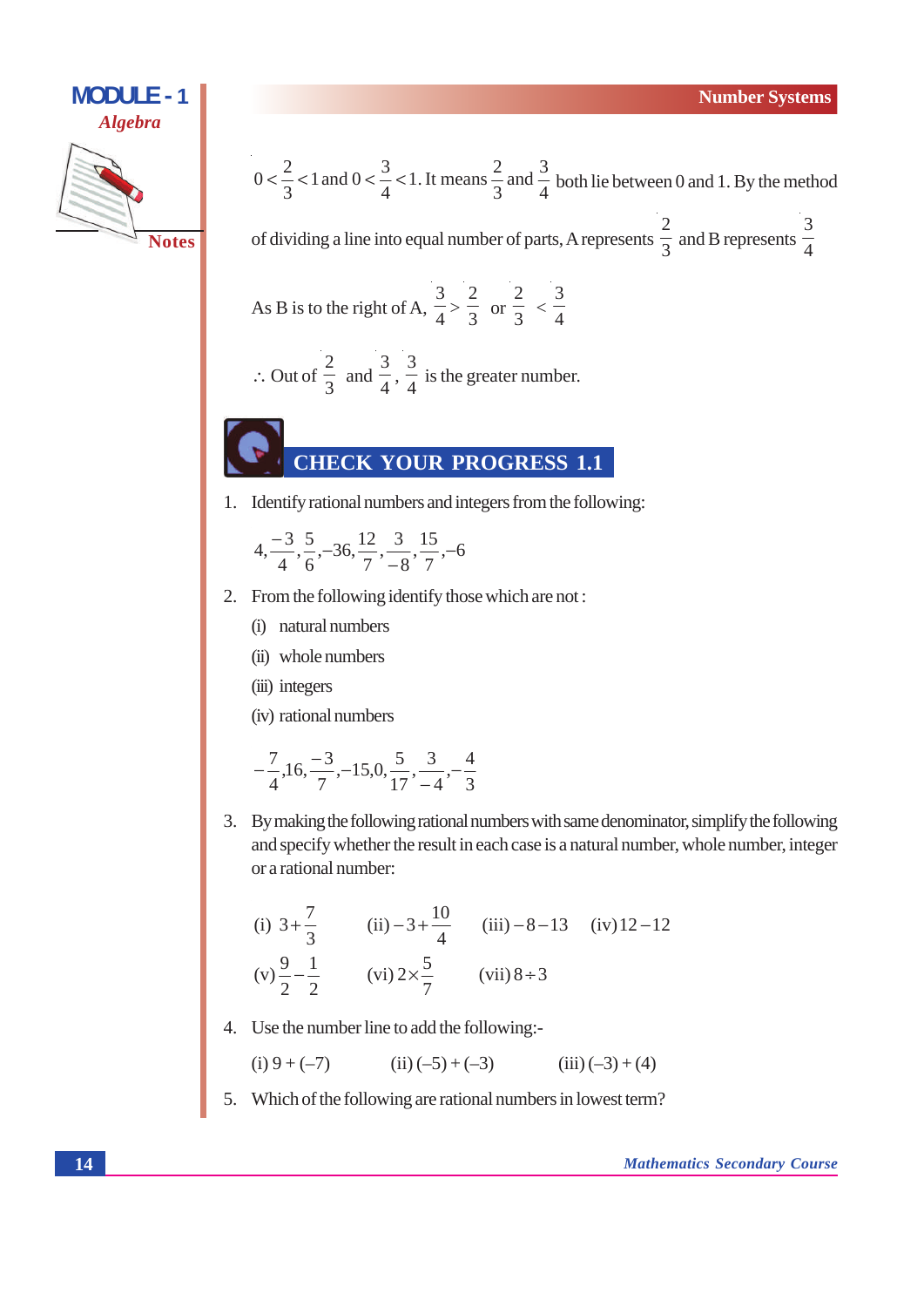$$
\frac{8}{12}, \frac{5}{7}, \frac{-3}{12}, \frac{-6}{7}, \frac{2\sqrt{3}}{\sqrt{27}}, \frac{15}{24}
$$

6. Which of the following rational numbers are integers?

$$
-10, \frac{15}{5}, \frac{-5}{15}, \frac{13}{5}, \frac{27}{9}, \frac{7 \times 3}{14}, \frac{-6}{-2}
$$

7. Write 3 rational numbers equivalent to given rational numbers:

$$
\frac{2}{5}, \frac{-5}{6}, \frac{17}{3}
$$

#### 8. Represent the following rational numbers on the number line.

- $\frac{2}{5}, \frac{3}{4}, \frac{1}{2}$
- 9. Compare the following rational numbers by (i) changing them to rational numbers in equivalent forms (ii) using number line:

(a) 
$$
\frac{2}{3}
$$
 and  $\frac{3}{4}$  (b)  $\frac{3}{5}$  and  $\frac{7}{9}$  (c)  $-\frac{2}{3}$  and  $\frac{-1}{2}$   
(d)  $\frac{3}{7}$  and  $\frac{5}{11}$  (e)  $\frac{-7}{6}$  and  $\frac{3}{2}$ 

## 1.7 FOUR FUNDAMENTAL OPERATIONS ON RATIONAL **NUMBERS**

#### **1.7.1 Addition of Rational Numbers**

(a) Consider the addition of rational numbers  $\frac{p}{q}$ ,  $\frac{r}{q}$ 

$$
\frac{p}{q} + \frac{r}{q} = \frac{p+r}{q}
$$

For example

l,

(i) 
$$
\frac{2}{3} + \frac{5}{3} = \frac{2+5}{3} = \frac{7}{3}
$$
  
\n(ii)  $\frac{3}{17} + \frac{9}{17} = \frac{3+9}{17} = \frac{12}{17}$   
\nand (iii)  $\frac{14}{3} + \left(\frac{-5}{3}\right) = \frac{14-5}{3} = \frac{9}{3} = 3$ 



**MODULE - 1**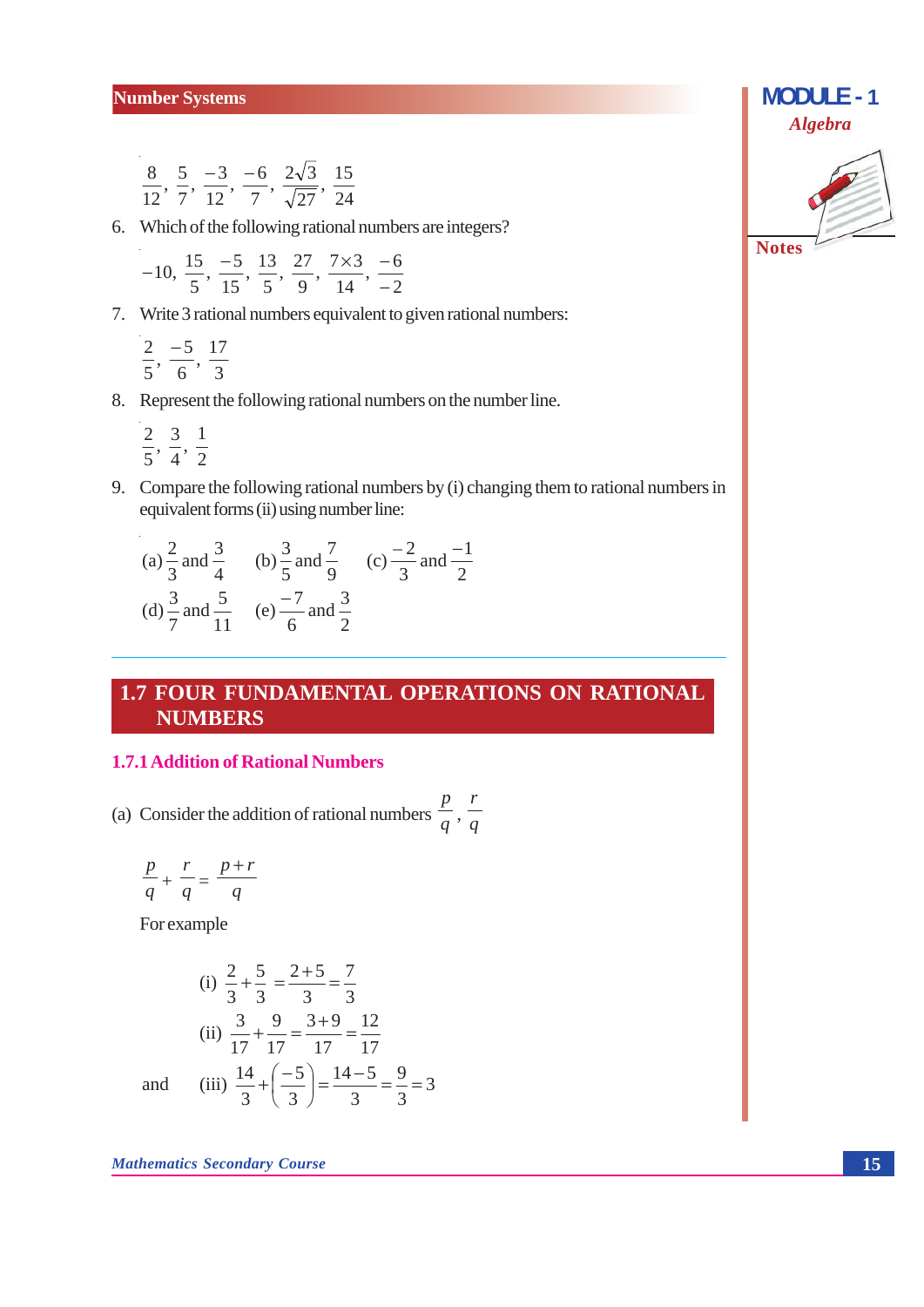

(b) Consider the two rational numbers 
$$
\frac{p}{q}
$$
 and  $\frac{r}{s}$ .

$$
\sqrt[1]{\text{Notes}}
$$

$$
\frac{p}{q} + \frac{r}{s} = \frac{ps}{qs} + \frac{rq}{sq} = \frac{ps + rq}{qs}
$$

For example,

 $\boldsymbol{n}$ 

(i) 
$$
\frac{3}{4} + \frac{2}{3} = \frac{3 \times 3 + 4 \times 2}{4 \times 3} = \frac{9 + 8}{12} = \frac{17}{12}
$$
  
\n(ii)  $-\frac{4}{5} + \frac{7}{8} = \frac{-4 \times 8 + 5 \times 7}{5 \times 8} = \frac{35 - 32}{40} = \frac{3}{40}$ 

From the above two cases, we generalise the following rule:

- (a) The addition of two rational numbers with common denominator is the rational number with common denominator and numerator as the sum of the numerators of the two rational numbers.
- (b) The sum of two rational numbers with different denominators is a rational number with the denominator equal to the product of the denominators of two rational numbers and the numerator equal to sum of the product of the numerator of first rational number with the denominator of second and the product of numerator of second rational number and the denominator of the first rational number.

Let us take sone examples:

**Example 1.8:** Add the following rational numbers:

(i) 
$$
\frac{2}{7}
$$
 and  $\frac{6}{7}$  (ii)  $\frac{4}{17}$  and  $\frac{-3}{17}$  (iii)  $-\frac{5}{11}$  and  $\frac{-3}{11}$   
\nSolution:  
\n(i)  $\frac{2}{7} + \frac{6}{7} = \frac{2+6}{7} = \frac{8}{7}$   
\n $\therefore \frac{2}{7} + \frac{6}{7} = \frac{8}{7}$   
\n(ii)  $\frac{4}{17} + \frac{(-3)}{17} = \frac{4+(-3)}{17} = \frac{4-3}{17} = \frac{1}{17}$   
\n $\therefore \frac{4}{17} + \frac{(-3)}{17} = \frac{1}{17}$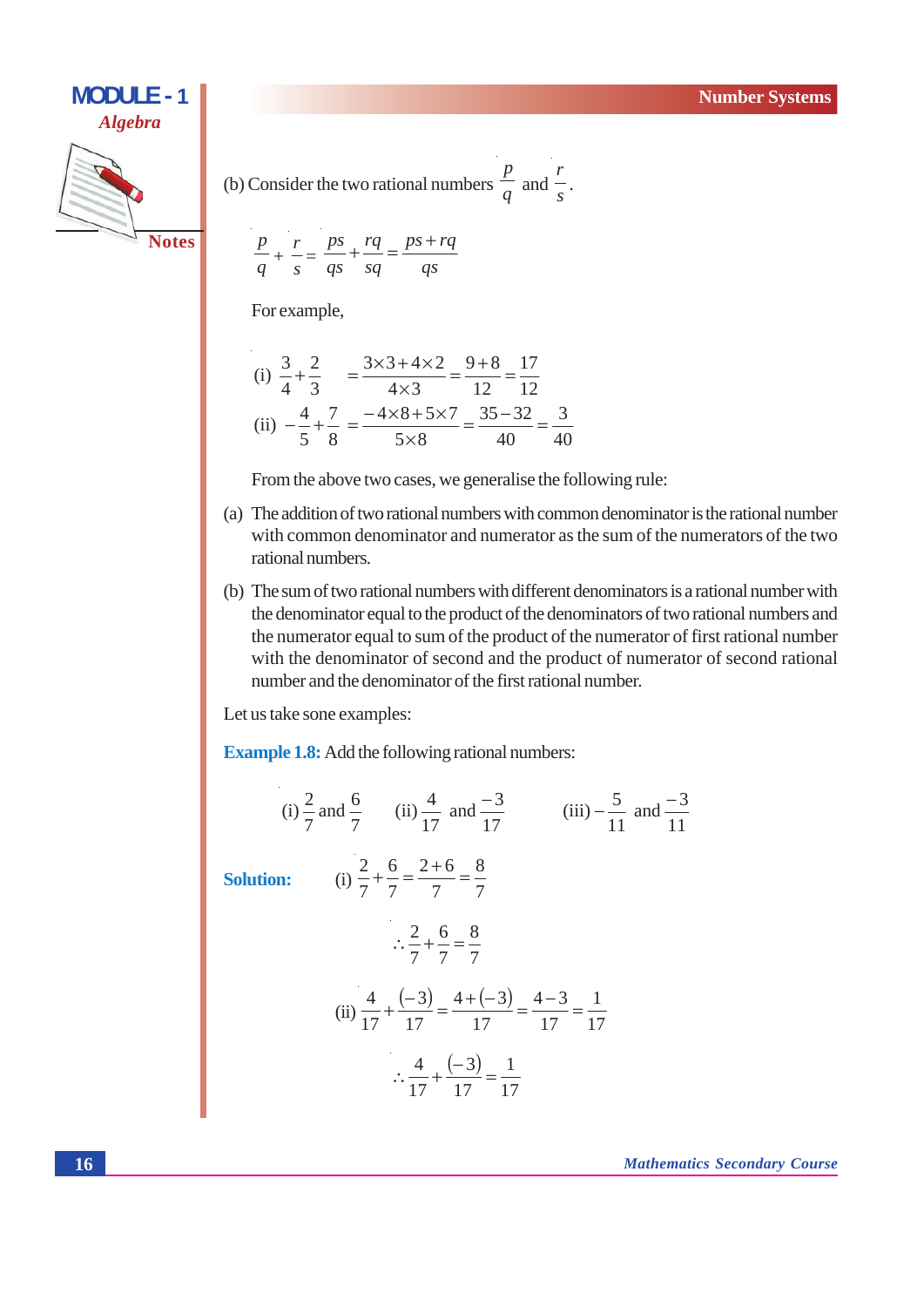(iii) 
$$
\left(-\frac{5}{11}\right) + \left(\frac{-3}{11}\right) = \frac{(-5) + (-3)}{11} = \frac{-5 - 3}{11} = \frac{-8}{11}
$$
  

$$
\therefore \left(-\frac{5}{11}\right) + \left(-\frac{3}{11}\right) = -\frac{8}{11}
$$

**Example 1.9:** Add each of the following rational numbers:

(i) 
$$
\frac{3}{4}
$$
 and  $\frac{1}{7}$  (ii)  $\frac{2}{7}$  and  $\frac{3}{5}$  (iii)  $\frac{5}{9}$  and  $-\frac{4}{15}$   
\nSolution:  
\n(i) We have  $\frac{3}{4} + \frac{1}{7}$   
\n
$$
= \frac{3 \times 7}{4 \times 7} + \frac{1 \times 4}{7 \times 4}
$$
\n
$$
= \frac{21}{28} + \frac{4}{28} = \frac{21 + 4}{28}
$$
\n
$$
= \frac{25}{28}
$$
\n
$$
\therefore \frac{3}{4} + \frac{1}{7} = \frac{25}{28} \text{ or } \left[ \frac{3 \times 7 + 4 \times 1}{4 \times 7} = \frac{21 + 4}{28} = \frac{25}{28} \right]
$$
\n(ii)  $\frac{2}{7} + \frac{3}{5}$   
\n
$$
= \frac{2 \times 5}{7 \times 5} + \frac{3 \times 7}{5 \times 7}
$$
\n
$$
= \frac{10}{35} + \frac{21}{35}
$$
\n
$$
= \frac{10 + 21}{35} = \frac{31}{35}
$$
\n
$$
\therefore \frac{2}{7} + \frac{3}{5} = \frac{31}{35} \text{ or } \left[ \frac{2 \times 5 + 3 \times 7}{35} = \frac{10 + 21}{35} = \frac{31}{35} \right]
$$
\n(iii)  $\frac{5}{9} + \frac{(-4)}{15}$   
\n
$$
= \frac{5 \times 15}{9 \times 15} + \frac{(-4) \times 9}{15 \times 9}
$$
\n
$$
= \frac{75}{135} + \frac{(-36)}{135}
$$

**Mathematics Secondary Course** 

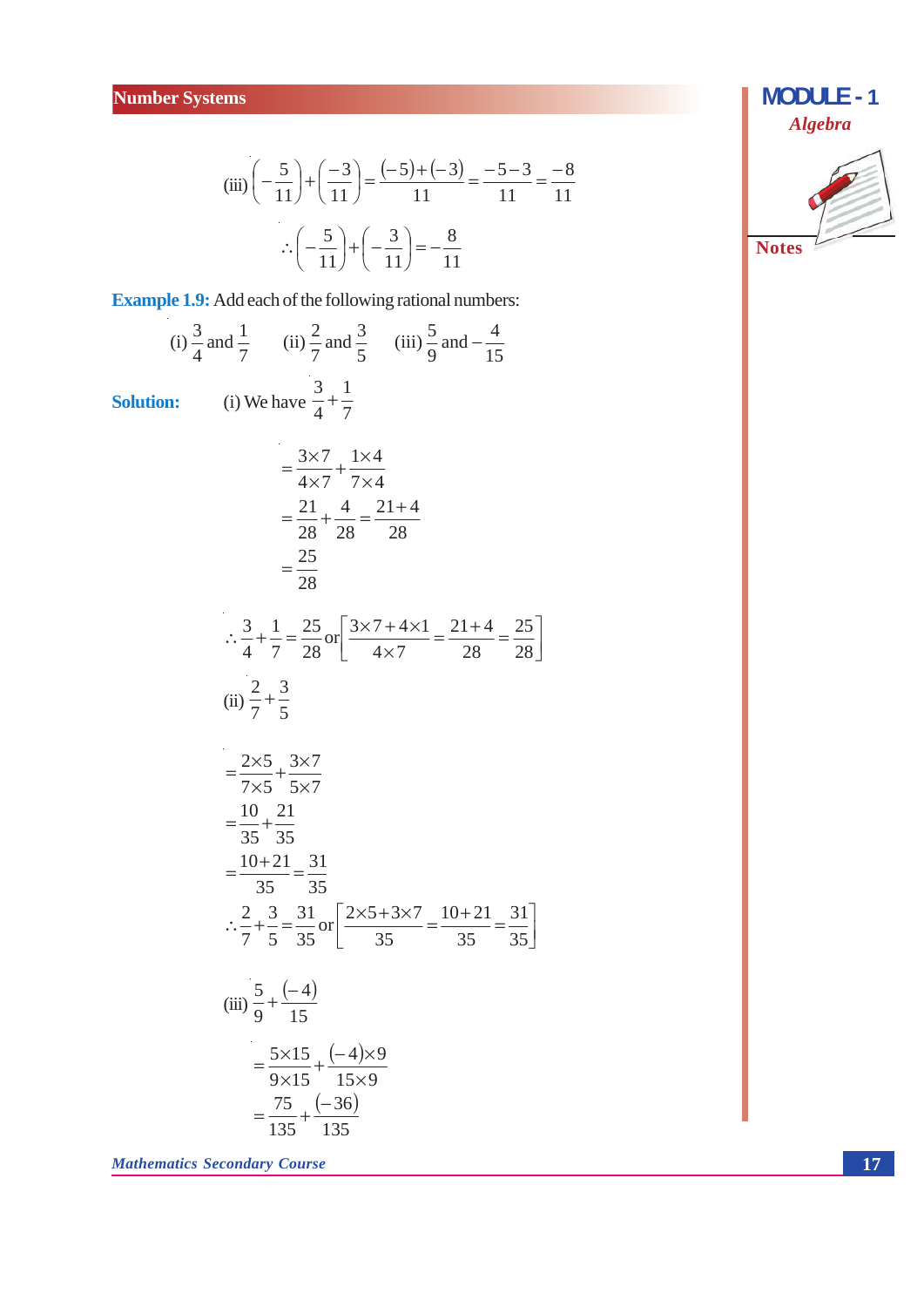

$$
= \frac{75 - 36}{135} = \frac{39}{135} = \frac{3 \times 13}{3 \times 45} = \frac{13}{45}
$$
  
 
$$
\therefore \frac{5}{9} + \frac{(-4)}{15} = \frac{13}{45} \text{ or } \left[ \frac{5 \times 15 + 9 \times (-4)}{9 \times 15} = \frac{75 - 36}{135} = \frac{39}{135} = \frac{13}{45} \right]
$$

#### **1.7.2 Subtraction of Rational Numbers**

(a) 
$$
\frac{p}{q} - \frac{r}{q} = \frac{p - r}{q}
$$
  
(b) 
$$
\frac{p}{q} - \frac{r}{s} = \frac{ps - qr}{qs}
$$

**Example 1.10:** Simplify the following:

(i)  $\frac{7}{4} - \frac{1}{4}$  (ii)  $\frac{3}{5} - \frac{2}{12}$ **Solution:** (i)  $\frac{7}{4} - \frac{1}{4} = \frac{7-1}{4} = \frac{6}{4} = \frac{2 \times 3}{2 \times 2} = \frac{3}{2}$  $\frac{3}{5} - \frac{2}{12} = \frac{3 \times 12}{5 \times 12} - \frac{2 \times 5}{12 \times 5}$  $(ii)$  $=\frac{36}{60}-\frac{10}{60}=\frac{36-10}{60}$  $=\frac{26}{60}=\frac{13\times2}{30\times2}=\frac{13}{30}$ 

#### 1.7.3 Multiplication and Division of Rational Numbers

(i) Multiplication of two rational number  $\left(\frac{p}{q}\right)$  and  $\left(\frac{r}{s}\right)$ ,  $q \neq 0$ ,  $s \neq 0$  is the rational

number 
$$
\frac{pr}{ps}
$$
 where  $qs \neq 0$   
=  $\frac{\text{product of numerators}}{\text{product of denominators}}$ 

(ii) Division of two rational numbers  $\frac{p}{q}$  and  $\frac{r}{s}$ , such that  $q \neq 0$ ,  $s \neq 0$ , is the rational number  $\frac{ps}{ar}$ , where qr  $\neq 0$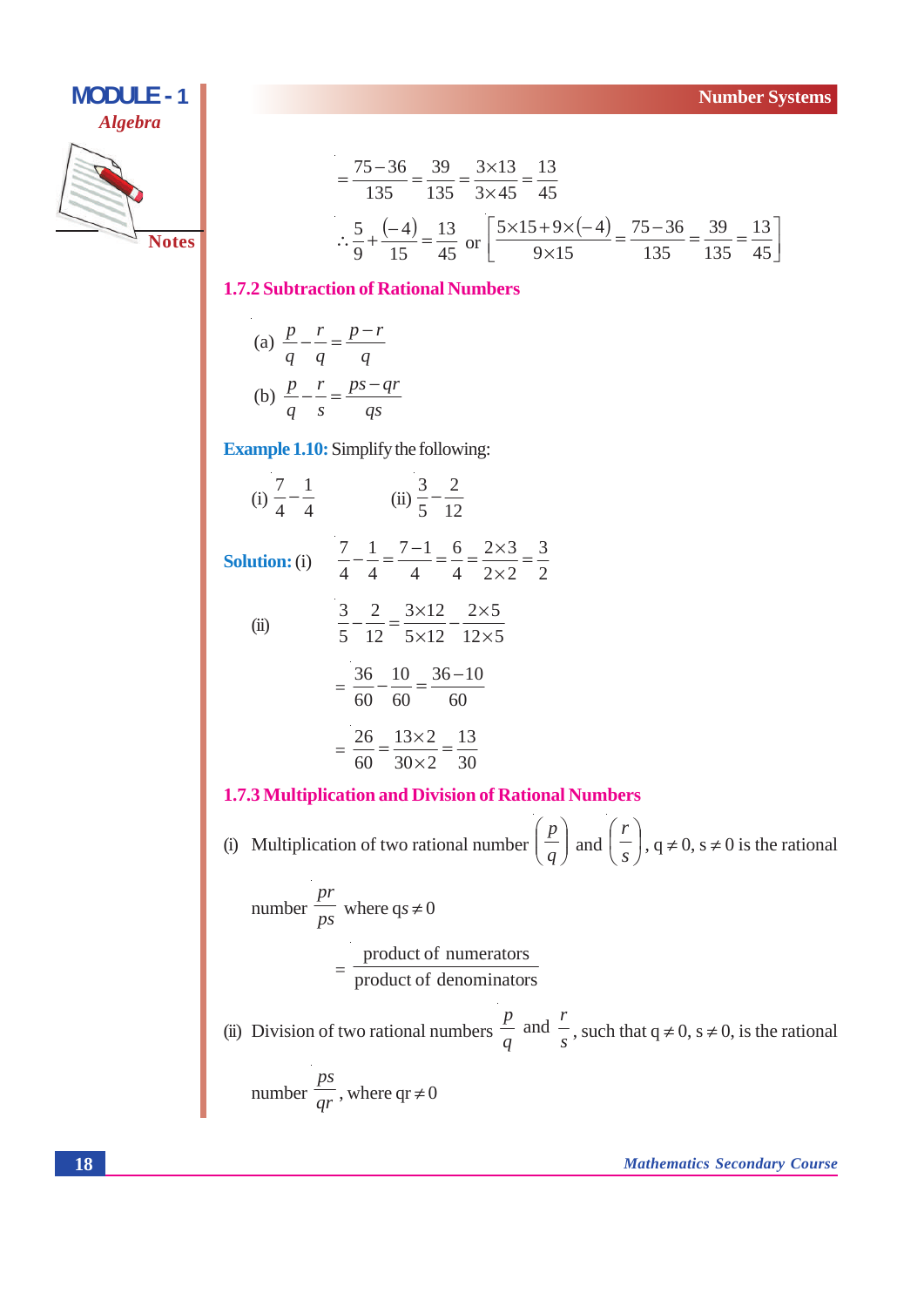In other words 
$$
\left(\frac{p}{q}\right) \div \left(\frac{r}{s}\right) = \frac{p}{q} \times \left(\frac{s}{r}\right)
$$

Or (First rational number)  $\times$  (Reciprocal of the second rational number) Let us consider some examples.

**Example 1.11:** Multiply the following rational numbers:

(i) 
$$
\frac{3}{7}
$$
 and  $\frac{2}{9}$  (ii)  $\frac{5}{6}$  and  $(\frac{-2}{19})$  (iii)  $\frac{7}{13}$  and  $(\frac{-2}{-5})$   
\nSolution:  
\n(i)  $\frac{3}{7} \times \frac{2}{9} = \frac{3 \times 2}{7 \times 9} = \frac{3 \times 2}{7 \times 3 \times 3} = \frac{2}{21}$   
\n $\therefore (\frac{3}{7}) \times (\frac{2}{9}) = \frac{2}{21}$   
\n(ii)  $\frac{5}{6} \times (\frac{-2}{19}) = \frac{5 \times (-2)}{6 \times 19}$   
\n $= -\frac{2 \times 5}{2 \times 3 \times 19} = -\frac{5}{57}$   
\n $\therefore (\frac{5}{6}) \times (-\frac{2}{19}) = -\frac{5}{57}$   
\n(iii)  $\frac{7}{13} \times (\frac{-2}{-5}) = (\frac{7}{13})(\frac{-(-2)}{5})$   
\n $= \frac{7}{13} \times \frac{2}{5} = \frac{7 \times 2}{13 \times 5} = \frac{14}{65}$   
\n $\therefore (\frac{7}{13}) \times (\frac{-2}{-5}) = \frac{14}{65}$ 

**Example 1.12:** Simply the following:

(i) 
$$
\left(\frac{3}{4}\right) \div \left(\frac{7}{12}\right)
$$
 (ii)  $\frac{9}{16} \div \left(-\frac{105}{12}\right)$  (iii)  $\left(\frac{87}{27}\right) \div \left(\frac{29}{18}\right)$ 

**Mathematics Secondary Course** 

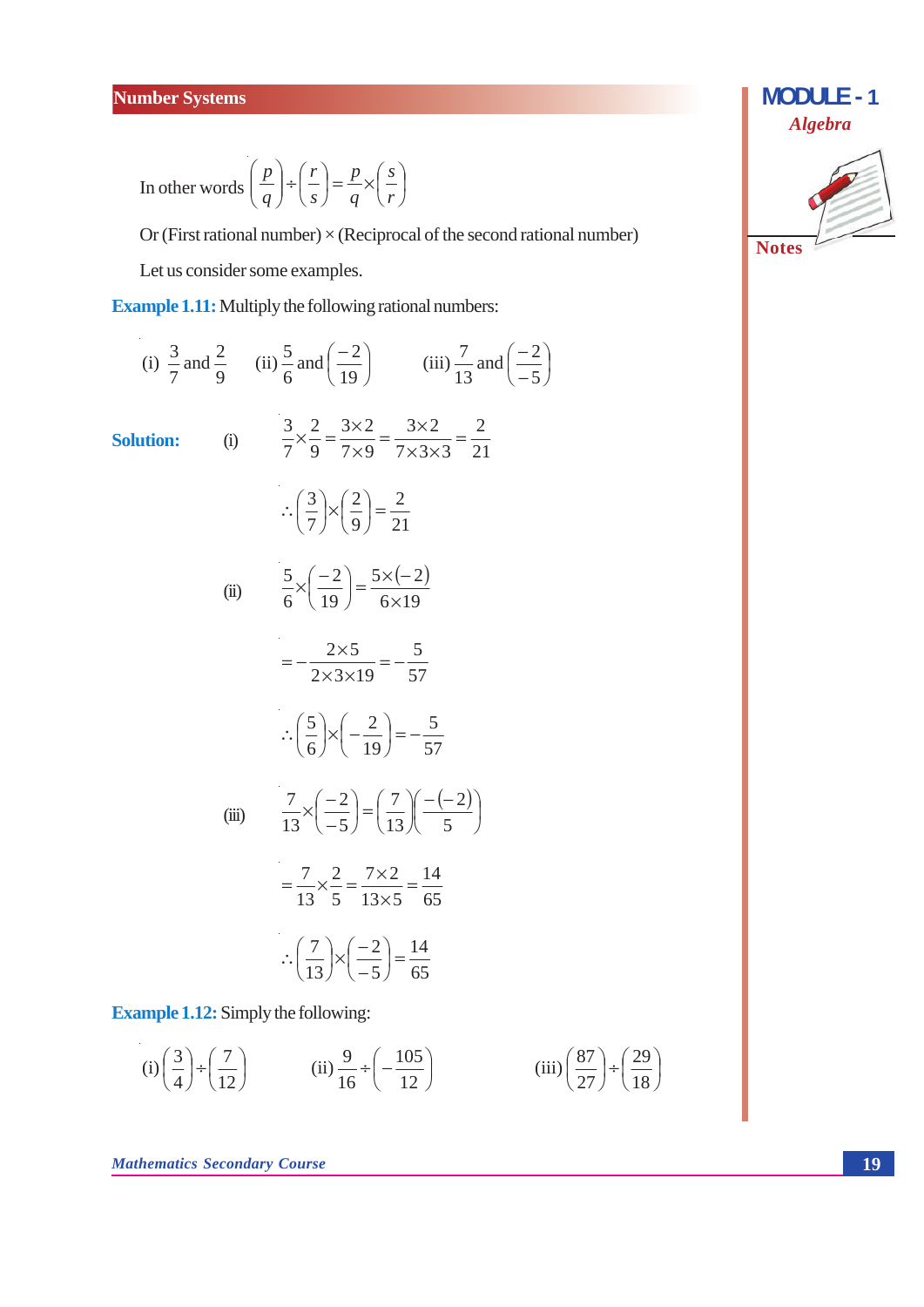**MODULE - 1**

\nSolution:

\n(i)

\n
$$
\left(\frac{3}{4}\right) \neq \left(\frac{7}{12}\right)
$$
\n
$$
= \left(\frac{3}{4}\right) \times \left(\frac{12}{7}\right)
$$
\n
$$
= \frac{3 \times 12}{4 \times 7} = \frac{3 \times 3 \times 4}{7 \times 4} = \frac{9}{7}
$$
\n
$$
\therefore \left(\frac{3}{4}\right) \neq \left(\frac{7}{12}\right) = \frac{9}{7}
$$
\n(ii)

\n
$$
\left(\frac{9}{16}\right) \neq \left(\frac{-105}{2}\right)
$$
\n
$$
\left(\frac{9}{16}\right) \neq \left(\frac{-105}{-105}\right)
$$
\n
$$
= -\frac{9 \times 2}{2 \times 8 \times 3 \times 35} = -\frac{3 \times 3 \times 2}{2 \times 8 \times 3 \times 35}
$$
\n
$$
= \frac{-3}{8 \times 35} = \frac{-3}{280}
$$
\n
$$
\therefore \left(\frac{9}{16}\right) \neq \left(\frac{-105}{2}\right) = \frac{-3}{280}
$$
\n(iii)

\n
$$
\left(\frac{87}{27}\right) \neq \left(\frac{19}{18}\right)
$$
\n
$$
= \left(\frac{87}{27}\right) \times \left(\frac{18}{18}\right) = \frac{87}{27} \times \frac{18}{29} = \frac{29 \times 3 \times 2 \times 9}{29 \times 3 \times 29} = \frac{2}{1}
$$
\n
$$
\therefore \left(\frac{87}{27}\right) \neq \left(\frac{19}{18}\right) = \frac{3}{1}
$$

 $\overline{\mathbf{X}}$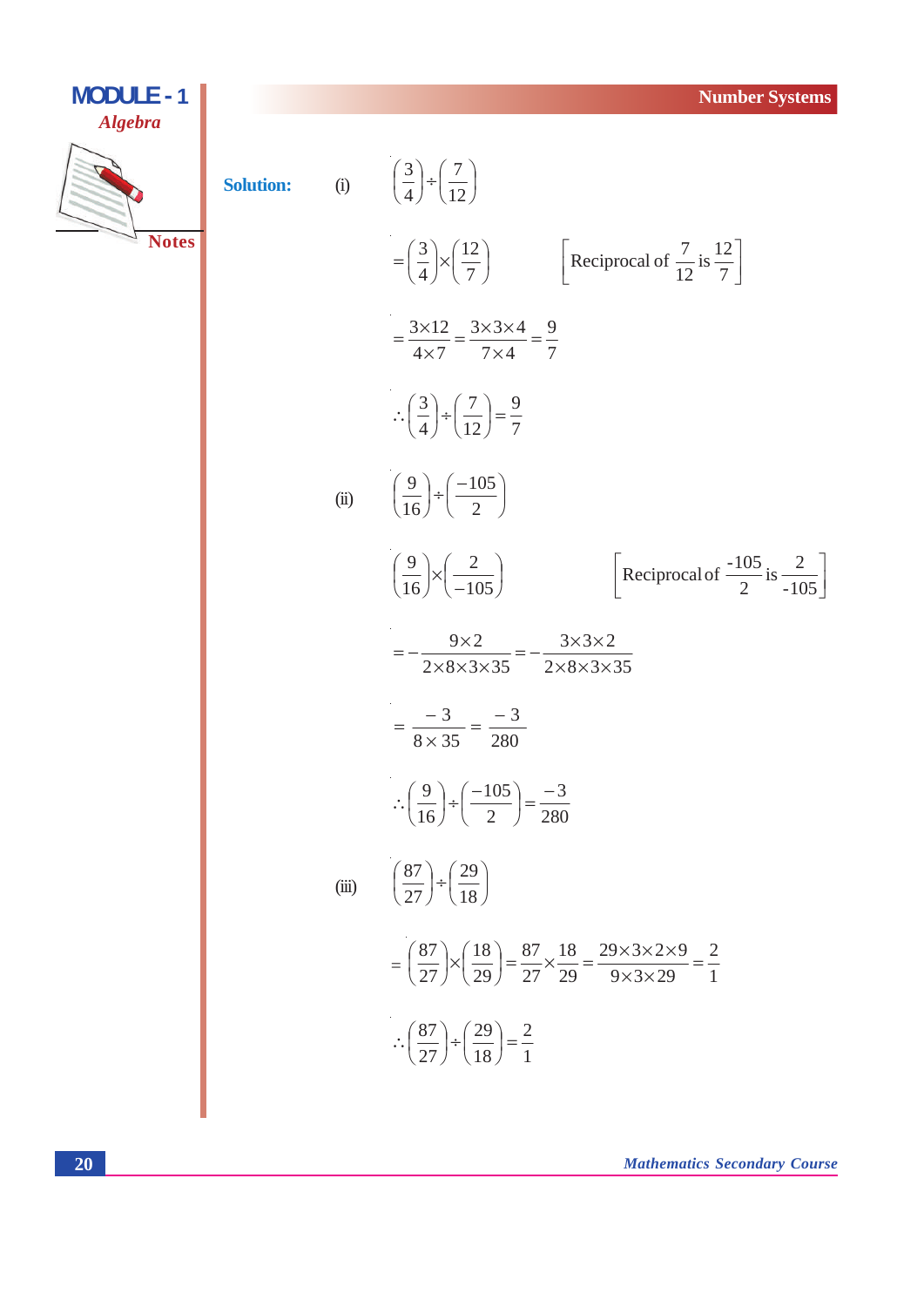

1. Add the following rational numbers:

(i) 
$$
\frac{3}{7}, \frac{6}{7}
$$
 (ii)  $\frac{2}{15}, -\frac{6}{15}$  (iii)  $\frac{3}{20}, -\frac{7}{-20}$  (iv)  $\frac{1}{8}, \frac{3}{8}$ 

2. Add the following rational numbers:

(i) 
$$
\frac{3}{2}, \frac{5}{3}
$$
 (ii)  $\frac{17}{7}, \frac{5}{9}$  (iii)  $\frac{2}{5}, \frac{-5}{7}$ 

3. Perform the indicated operations:

(i) 
$$
\left(-\frac{7}{8} + \frac{-5}{12}\right) + \frac{3}{16}
$$
 (ii)  $\left(\frac{7}{3} + \frac{3}{4}\right) + \left(-\frac{3}{5}\right)$ 

4. Subtract:-

 $\mathbb{R}^2$ 

 $\bar{L}$ 

(i) 
$$
\frac{7}{15}
$$
 from  $\frac{13}{15}$  (ii)  $\frac{7}{3}$  from  $-\frac{5}{3}$  (iii)  $\frac{3}{7}$  from  $\frac{9}{24}$ 

5. Simplify:-

(i) 
$$
\left(3\frac{1}{5} + \frac{7}{5} - 2\frac{1}{6}\right)
$$
 (ii)  $\frac{5}{2} + \frac{13}{4} - 6\frac{3}{4}$ 

6. Multiply:-

(i) 
$$
\frac{2}{11}
$$
 by  $\frac{5}{6}$  (ii)  $-\frac{3}{11}$  by  $\frac{-33}{35}$  (iii)  $\frac{-11}{3}$  by  $\frac{-27}{77}$ 

7. Divide:

(i) 
$$
\frac{1}{2}
$$
 by  $\frac{1}{4}$  (ii)  $\frac{-7}{4}$  by  $\frac{-4}{5}$  (iii)  $\frac{35}{33}$  by  $\frac{-7}{22}$ 

8. Simplify the following:

$$
(i)\left(\frac{2}{3} + \frac{7}{8}\right) \times \frac{8}{25} \div \frac{37}{15} \qquad \qquad (ii)\left[\left(\frac{3}{4} - \frac{2}{3}\right) \div \frac{1}{4}\right] \times 21
$$

9. Divide the sum of 
$$
\frac{16}{7}
$$
 and  $\frac{-3}{14}$  by their difference.

 $\bar{z}$ 

10. A number when multiplied by  $\frac{13}{3}$  gives  $\frac{39}{12}$ . Find the number.

**Mathematics Secondary Course** 



**MODULE - 1**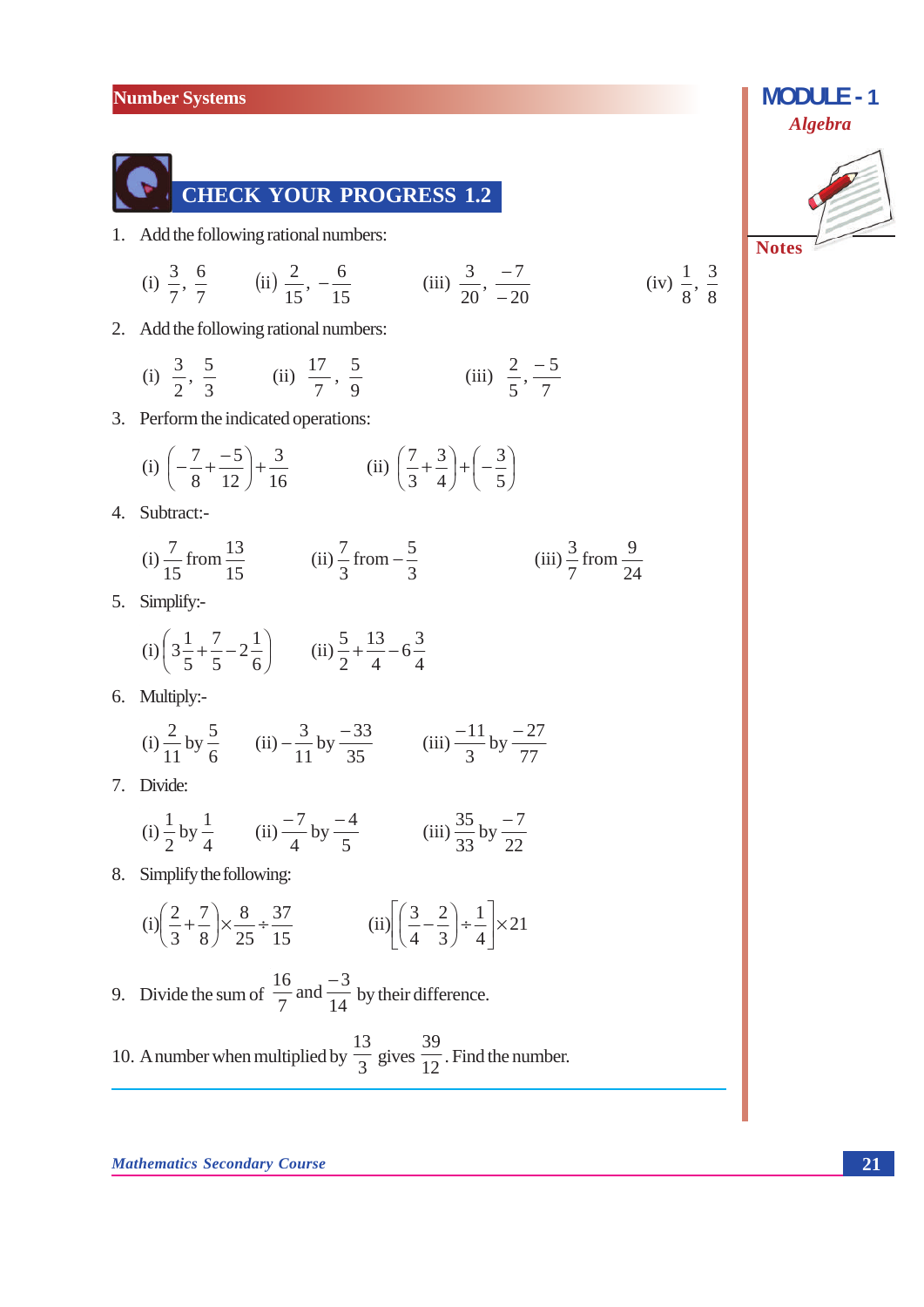

## 1.8 DECIMAL REPRESENTATION OF A RATIONAL **NUMBER**

You are familiar with the division of an integer by another integer and expressing the result as a decimal number. The process of expressing a rational number into decimal form is to carryout the process of long division using decimal notation.

Let us consider some examples.

 $i)$ 

**Example 1.13:** Represent each one of the following into a decimal number:

(i)  $\frac{12}{5}$  (ii)  $\frac{-27}{25}$  (iii)  $\frac{13}{16}$ 

**Solution:** 

Using long division, we get

$$
5\overline{\smash)12.0}_{10} \qquad \text{Hence, } \frac{12}{5} = 2.4
$$
\n
$$
\frac{2.0}{2.0}
$$
\n
$$
\frac{2.5}{200} \qquad \text{Hence, } \frac{-27}{25} = -1.08
$$
\n
$$
\frac{25}{200} \qquad \text{Hence, } \frac{-27}{25} = -1.08
$$
\n
$$
\frac{0.8125}{20} \qquad \text{ii)} \qquad 16\overline{\smash)13.0000}_{128}
$$
\n
$$
\frac{16}{20} \qquad \text{Hence, } \frac{13}{16} = 0.8125
$$
\n
$$
\frac{32}{80} \qquad \frac{80}{20}
$$

From the above examples, it can be seen that the division process stops after a finite number of steps, when the remainder becomes zero and the resulting decimal number has a finite number of decimal places. Such decimals are known as **terminating decimals**.

Note: Note that in the above division, the denominators of the rational numbers had only 2 or 5 or both as the only prime factors.

Alternatively, we could have written  $\frac{12}{5}$  as  $\frac{12 \times 2}{5 \times 2} = \frac{24}{10} = 2.4$  and similarly for the others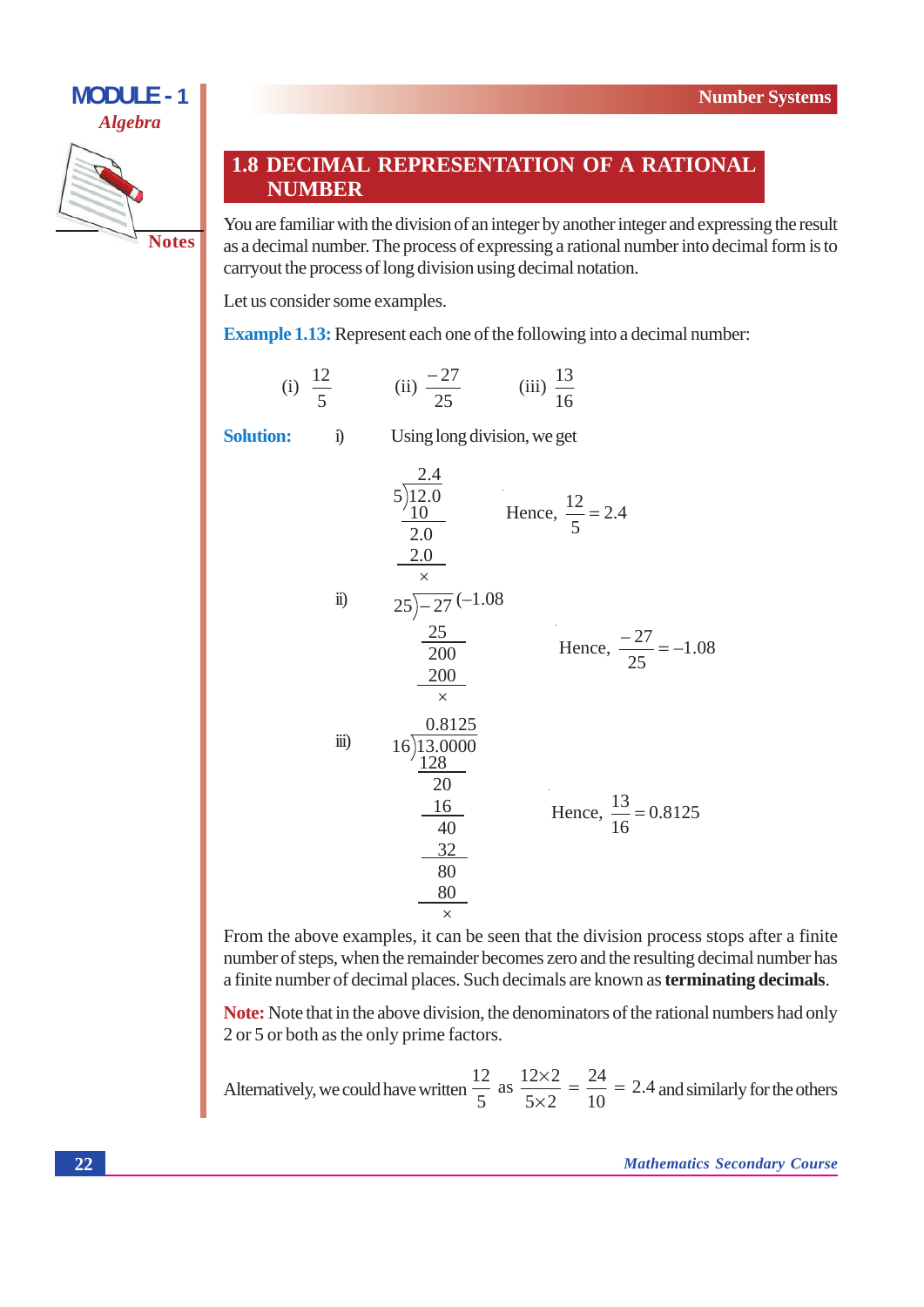Let us consider another example.

**Example 14:** Write the decimal representation of each of the following:

(a) 
$$
\frac{7}{3}
$$
 (b)  $\frac{2}{7}$  (c)  $\frac{5}{11}$   
\nSolution:  
\n(a)  $\frac{2.33}{3/7.00}$  Here the remainder 1 repeats.  
\n $\frac{6}{1.0}$   $\therefore$  The decimal is not a terminating decimal  
\n $\frac{9}{1.0}$   $\frac{7}{3} = 2.333...$  or 2.3  
\n $\frac{9}{1.00}$   
\n(b)  $\frac{0.28571428}{7/2.000}$  Here when the remainder is 3, the digit after  
\n $\frac{14}{60}$  that start repeating  
\n $\frac{56}{40}$   $\frac{2}{7} = 0.285714$   
\n $\frac{35}{50}$  **Note: A bar over a digit or a group of digits  
\nimplies that digit or that group of digits starts  
\nrepeating itself indefinitely.  
\n $\frac{49}{100}$  **Note: A bar over a digit or a group of digits starts**  
\n $\frac{49}{100}$  **1**  
\n $\frac{7}{10}$   
\n $\frac{28}{10}$   
\n $\frac{28}{40}$   
\n $\frac{6}{4}$   
\n(c)  $\frac{0.454}{11\mid 5.00}$  Here again when the remainder is 5, the digits  
\n $\frac{44}{100}$  after 5 start repeating  
\n $\frac{55}{50}$   $\therefore \frac{5}{11} = 0.\overline{45}$   
\n $\frac{44}{50...$** 



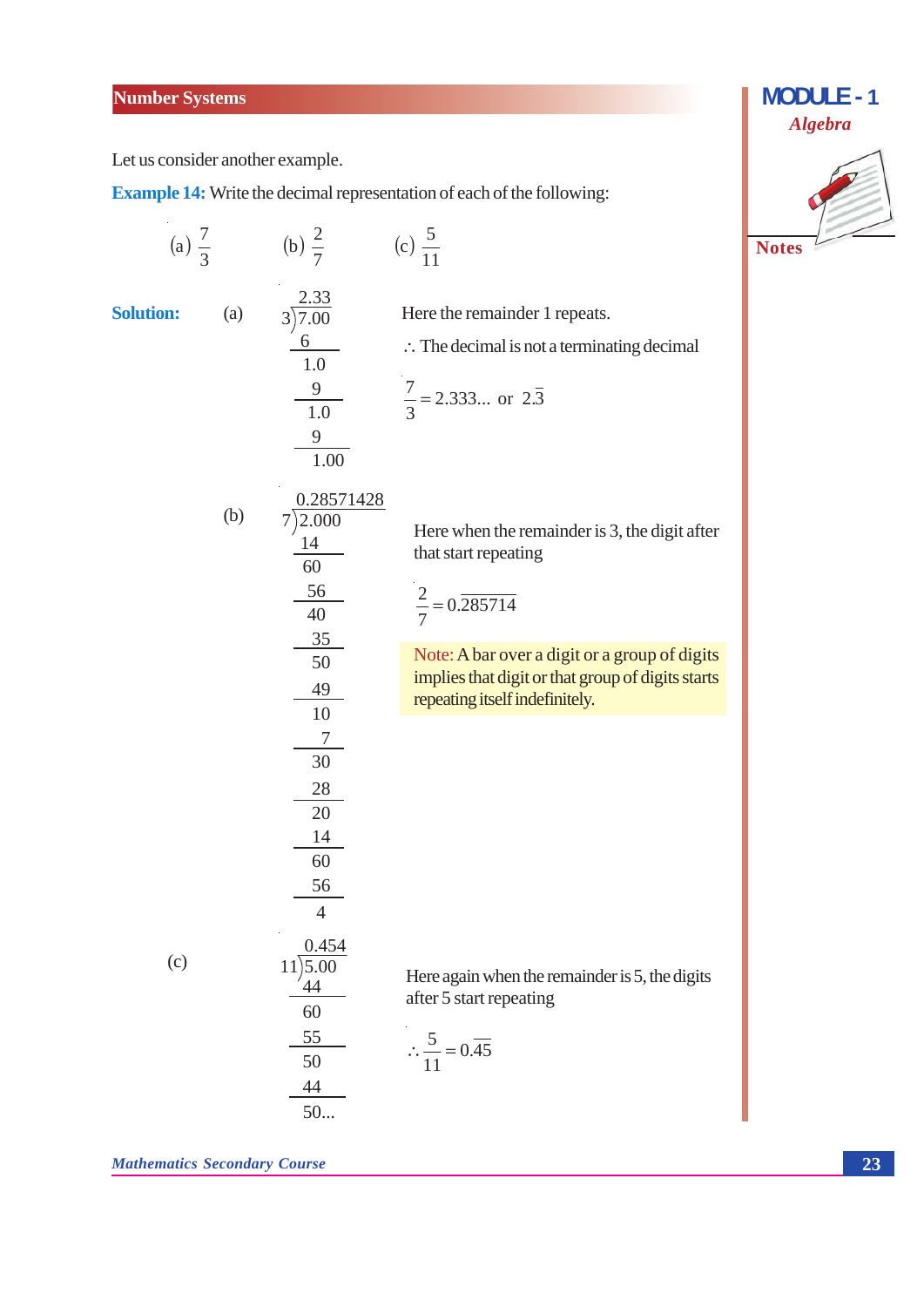

From the above, it is clear that in cases where the denominator has factors other than 2 or 5, the decimal representation starts repeating. Such decimals are called non-terminating repeating decimals.

Thus, we see from examples 1.13 and 1.14 that the decimal representation of a rational number is

- (i) either a terminating decimal (and the remainder is zero after a finite number of steps)
- (ii) or a non-terminating repeating decimal (where the division will never end)
- $\therefore$  Thus, a rational number is either a terminating decimal or a non-terminating repeating decimal

## **1.8 EXPRESSING DECIMAL EXPANSION OF A RATIONAL NUMBER IN p/q FORM**

Let us explain it through examples

**Example 1.15:** Express (i) 0.48 and (ii) 0.1357 in  $\frac{p}{q}$  form

**Solution:** 

(i)  $0.48 = \frac{48}{100} = \frac{12}{25}$ 

(ii) 
$$
0.1375 = \frac{1375}{10000} = \frac{55}{400} = \frac{11}{80}
$$

**Example 1.16:** Express (i) 0.666... (ii) 0.374374... in  $\frac{p}{a}$  form

Soluti

1001: (1) Let 
$$
x = 0.666...
$$
 (A)

\n $\therefore 10 x = 6.666...$  (B)

\n(B) – (A) gives  $9 x = 6$  or  $x = \frac{2}{3}$ 

\n(ii) Let  $x = 0.374374374...$  (A)

\n $1000 x = 374.374374374...$  (B)

\n(B) – (A) gives  $999 x = 374$ 

\nor  $x = \frac{374}{374}$ 

$$
r x = \frac{374}{999}
$$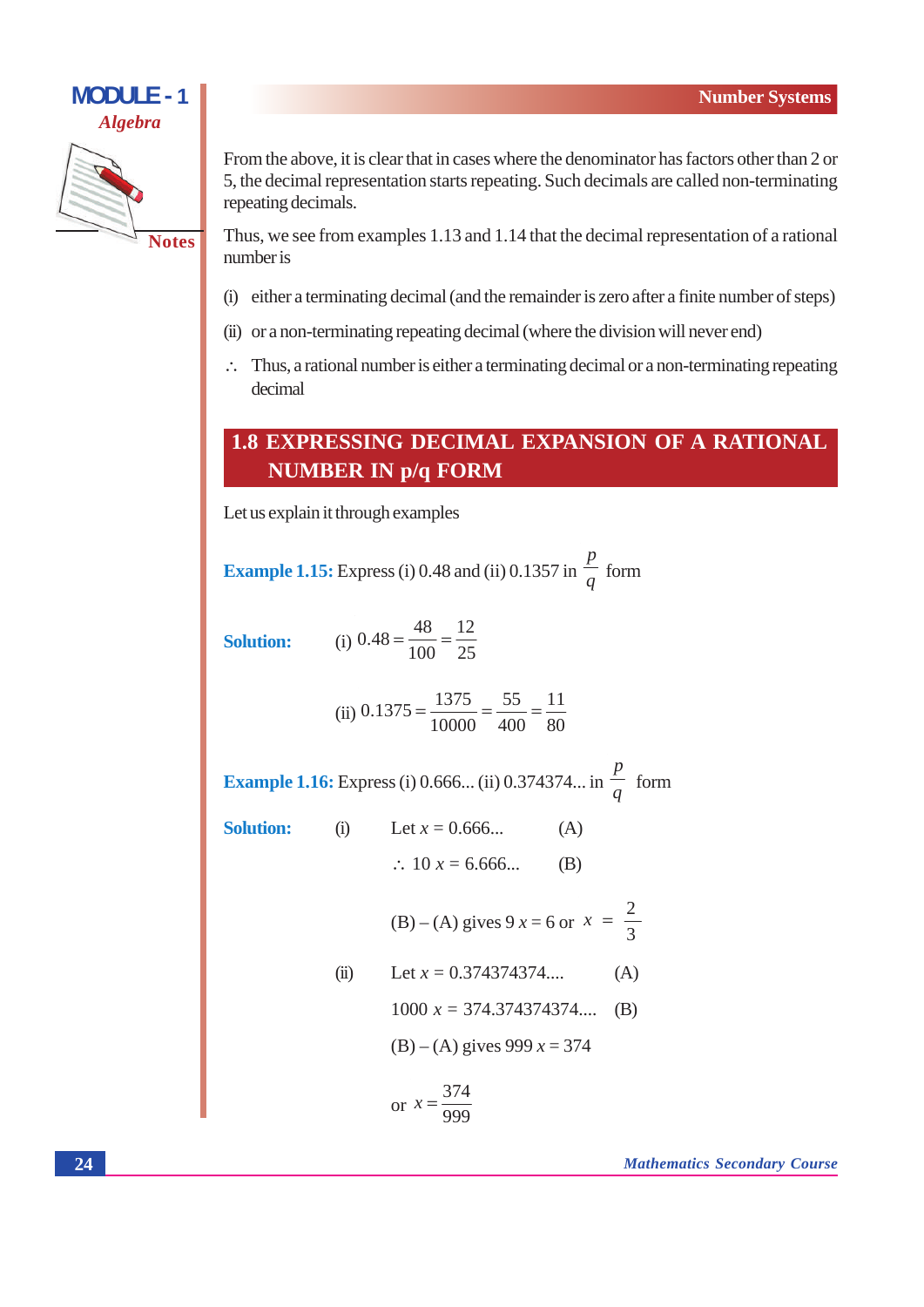$$
\therefore 0.374374374... = \frac{374}{999}
$$

The above example illustrates that:

A terminating decimal or a non-terminating recurring decimal represents a rational number

**Note:** The non-terminating recurring decimals like 0.374374374... are written as  $0.\overline{374}$ . The bar on the group of digits 374 indicate that the group of digits repeats again and again.

**CHECK YOUR PROGRESS 1.3** 

1. Represent the following rational numbers in the decimal form:

(i) 
$$
\frac{31}{80}
$$
 (ii)  $\frac{12}{25}$  (iii)  $\frac{12}{8}$  (iv)  $\frac{75}{12}$  (v)  $\frac{91}{63}$ 

2. Represent the following rational numbers in the decimal form:

(i) 
$$
\frac{2}{3}
$$
 (ii)  $\frac{5}{7}$  (iii)  $\frac{25}{11}$ 

| 3. Represent the following decimals in the form $\frac{P}{q}$ . |               |                       |            |  |  |
|-----------------------------------------------------------------|---------------|-----------------------|------------|--|--|
| (a) (i) $2.3$                                                   | $(ii) - 3.12$ | $(iii) -0.715$        | (iv) 8.146 |  |  |
| (b) (i) $0.\overline{333}$                                      | $(ii)$ 3.42   | $(iii) - 0.315315315$ |            |  |  |

## **1.9 RATIONAL NUMBERS BETWEEN TWO RATIONAL NUMBERS**

Is it possible to find a rational number between two given rational numbers. To explore this, consider the following examples.

 $\boldsymbol{p}$ 

**Example 1.17:** Find a rational number between 
$$
\frac{3}{4}
$$
 and  $\frac{6}{5}$ 

Let us try to find the number  $\frac{1}{2} \left( \frac{3}{4} + \frac{6}{5} \right)$ **Solution:** 

**Mathematics Secondary Course** 

# **MODULE-1 Algebra Notes**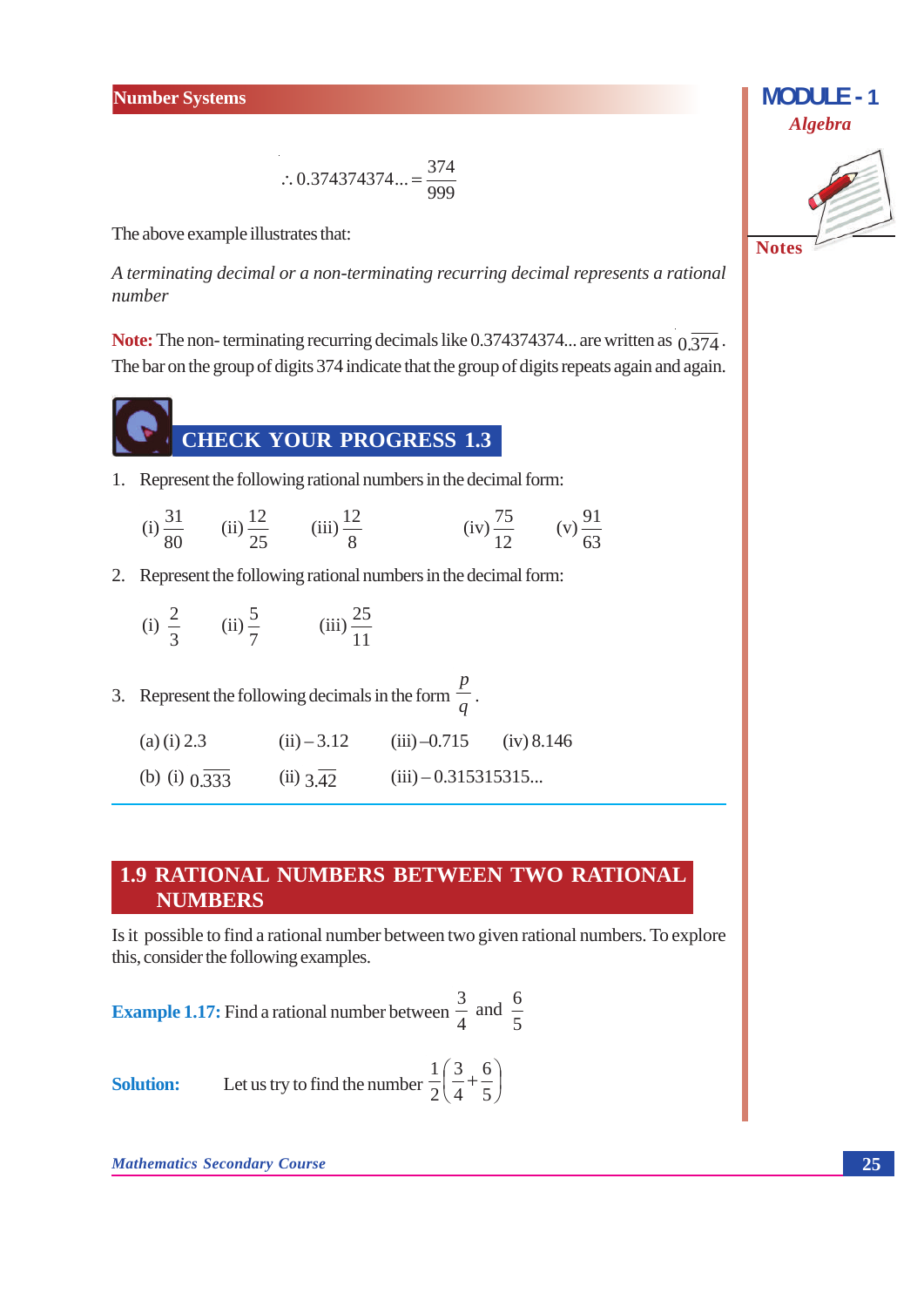

**MODULE - 1** 

 $=\frac{1}{2}\left(\frac{15+24}{20}\right)=\frac{39}{40}$ Now  $\frac{3}{4} = \frac{3 \times 10}{4 \times 10} = \frac{30}{40}$ and  $\frac{6}{5} = \frac{6 \times 8}{5 \times 8} = \frac{48}{40}$  $\frac{30}{40} < \frac{39}{40} < \frac{48}{40}$ Obviously i.e.  $\frac{39}{40}$  is a rational number between the rational numbers  $\frac{3}{4}$  and  $\frac{6}{5}$ . **Note:**  $\frac{3}{4} = 0.75$ ,  $\frac{39}{40} = 0.975$  and  $\frac{6}{5} = 1.2$  $\therefore$  0.75 < 0.975 < 1.2 or  $\frac{3}{4} < \frac{39}{40} < \frac{6}{5}$  $\therefore$  This can be done by either way:

- (i) reducing each of the given rational number with a common base and then taking their average
- or (ii) by finding the decimal expansions of the two given rational numbers and then taking their average.

The question now arises, "How many rationals can be found between two given rationals? Consider the following examples.

**Example 1.18:** Find 3 rational numbers between  $\frac{1}{2}$  and  $\frac{3}{4}$ .

**Solution:** 

and  $\frac{3}{4} = \frac{3 \times 4}{4 \times 4} = \frac{12}{16}$  $\frac{1}{8}$  0 10 11 12

 $\frac{1}{2} = \frac{1 \times 8}{2 \times 8} = \frac{8}{16}$ 

$$
4s \qquad \frac{8}{16} < \frac{9}{16} < \frac{10}{16} < \frac{11}{16} < \frac{12}{16}
$$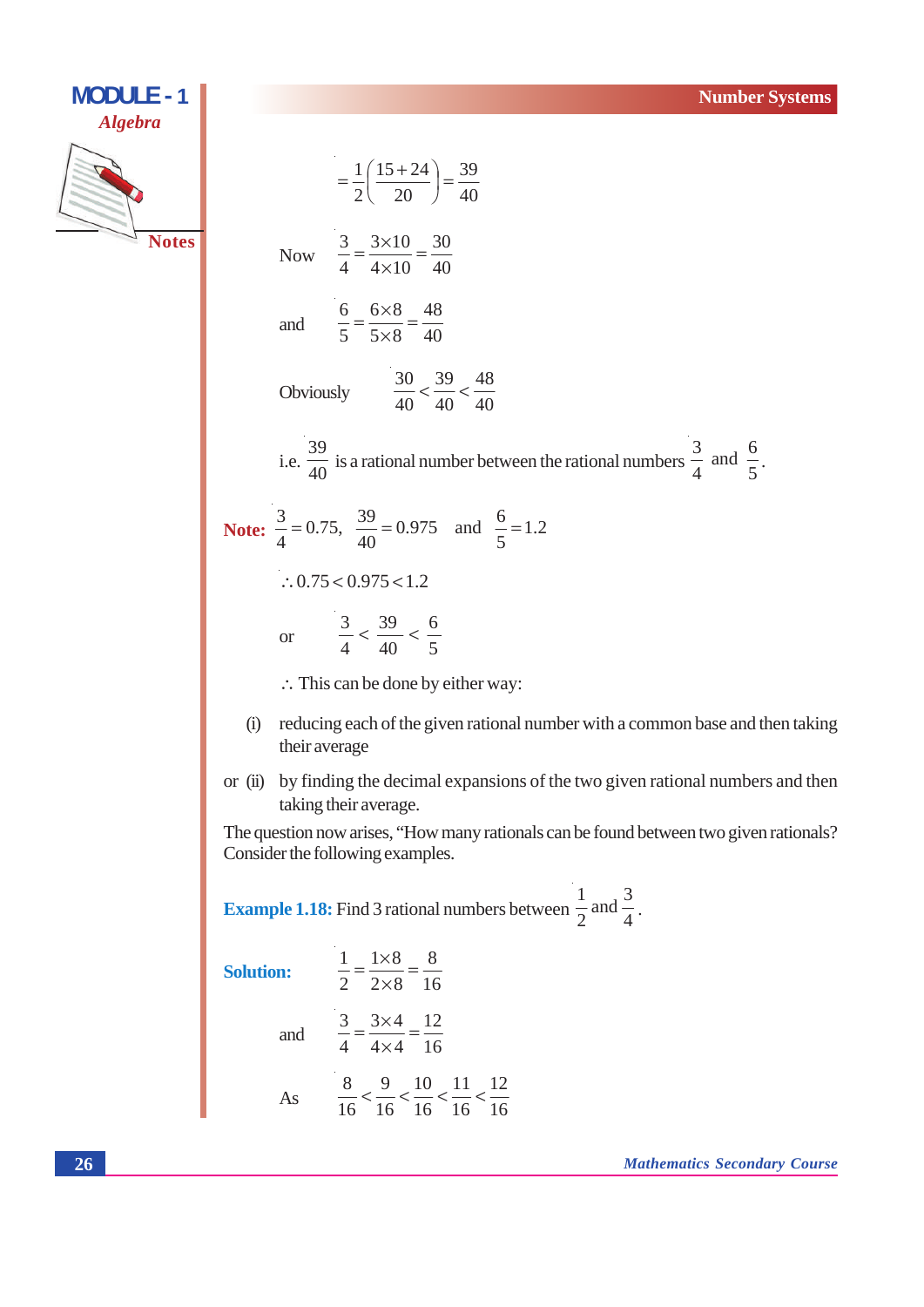$\therefore$  We have been able to find 3 rational numbers

 $\frac{9}{16}$ ,  $\frac{10}{16}$  and  $\frac{11}{16}$  between  $\frac{1}{2}$  and  $\frac{3}{4}$ 

In fact, we can find any number of rationals between two given numbers.

Again 
$$
\frac{1}{2} = \frac{50}{2 \times 50} = \frac{50}{100}
$$
  

$$
\frac{3}{4} = \frac{3 \times 25}{4 \times 25} = \frac{75}{100}
$$
As 
$$
\frac{50}{100} < \frac{51}{100} < \frac{52}{100} < \frac{53}{100} < \dots < \frac{72}{100} < \frac{73}{100} < \frac{74}{100} < \frac{75}{100} < \dots
$$
 (i)  
∴ we have been able to find 24 rational numbers between  $\frac{1}{2}$  and  $\frac{3}{4}$  as given in (i) above.

We can continue in this way further.

Note: From the above it is clear that between any two rationals an infinite number of rationals can be found.

1. Find a rational number between the following rational numbers:

(i) 
$$
\frac{3}{4}
$$
 and  $\frac{4}{3}$  (ii) 5 and 6 (iii)  $-\frac{3}{4}$  and  $\frac{1}{3}$ 

2. Find two rational numbers between the following rational numbers:

(i) 
$$
-\frac{2}{3}
$$
 and  $\frac{1}{2}$  (ii)  $-\frac{2}{3}$  and  $-\frac{1}{4}$ 

3. Find 5 rational numbers between the following rational numbers:

| $(i)$ 0.27 and 0.30     | $(ii) 7.31$ and $7.35$ |
|-------------------------|------------------------|
| $(iii)$ 20.75 and 26.80 | $(iv)$ 1.001 and 1.002 |

#### **Mathematics Secondary Course**



**MODULE - 1**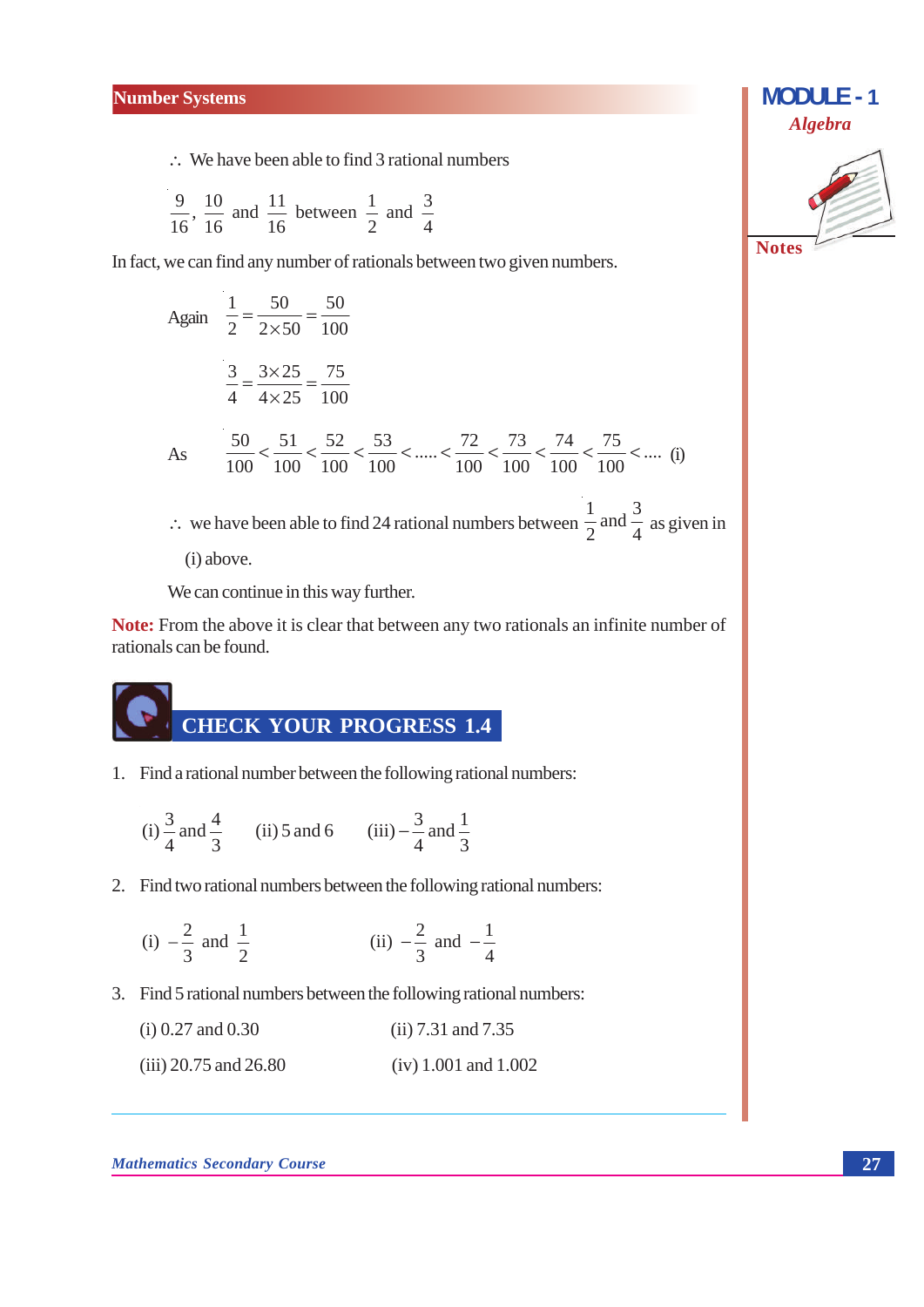

## **1.10 IRRATIONAL NUMBERS**

We have seen that the decimal expansion of a rational number is either terminating or is a non-terminating and repeating deimal.

Are there decimals which are neither terminating nor non-terminating but repeating decimals? Consider the following decimal:

 $0.10$  100 1000 10000 1......  $(i)$ 

You can see that this decimal has a definite pattern and it can be written indefinitely, and there is no block of digits which is repeating. Thus, it is an example of a non-terminating and non-repeating decimal. A similar decimal is given as under:

 $0.12345678910111213...$  $(ii)$ 

Can you write the next group of digits in (i) and (ii)? The next six digits in (i) are 000001... and in (ii) they are 14 15 16...

Such decimals as in (i) and (ii) represent irrational numbers.

Thus, a decimal expansion which is neither terminating nor is repeating represents an irrational number.

## **1.11 INADEQUACY OF RATIONAL NUMBERS**

Can we measure all the lengths in terms of rational numbers? Can we measure all weights in terms of rational numbers?

Let us examine the following situation:

Consider a square ABCD, each of whose sides is 1 unit.

Naturally the diagonal BD is of length  $\sqrt{2}$  units.

It can be proved that  $\sqrt{2}$  is not a rational number, as there is no rational, whose square is 2, [Proof is beyond the scope of this lesson].



We conclude that we can not exactly measure the lengths of all line-segments using rationals, in terms of a given unit of length. Thus, the rational numbers are inadequate to measure all lengths in terms of a given unit. This inadequacy necessitates the extension of rational numbers to irrationals (which are not rational)

We have also read that corresponding to every rational number, there corresponds a point on the number line. Consider the converse of this statement:

Given a point on the number line, will it always correspond to a rational number? The answer to this question is also "No". For clarifying this, we take the following example.

On the number line take points O, A, B, C and D representing rational  $0, 1, 2, -1$  and  $-2$ respectively. At A draw  $AA' \perp$  to OA such that  $AA' = 1$  unit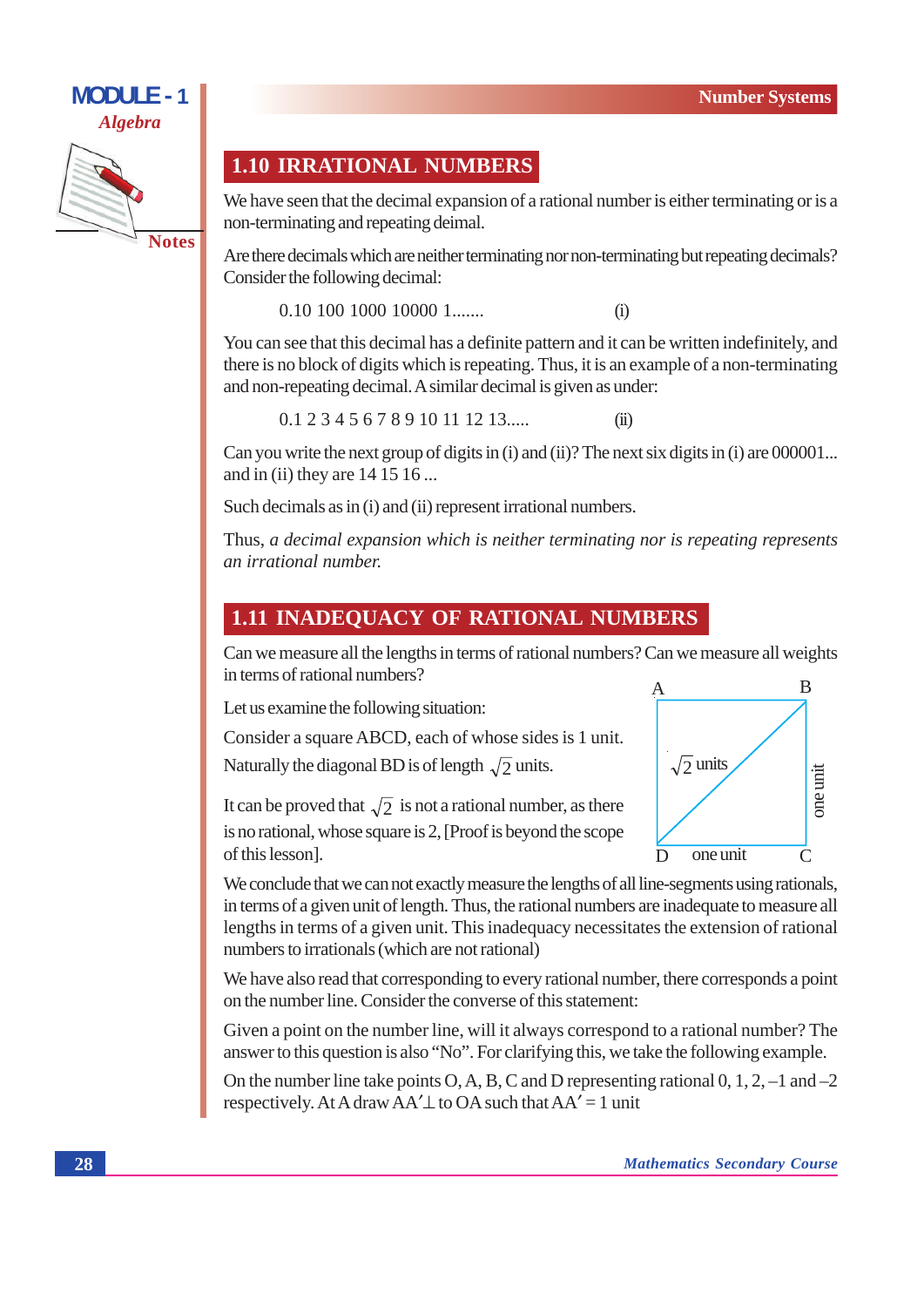



 $\therefore$  OA' =  $\sqrt{1^2+1^2}$  =  $\sqrt{2}$  units. Taking O as centre and radius OA', if we draw an arc, we reach the point P, which represents the number  $\sqrt{2}$ .

As  $\sqrt{2}$  is irrational, we conclude that there are points on the number line (like P) which are not represented by a rational number. Similarly, we can show that we can have points like  $\sqrt{3}$ ,  $2\sqrt{3}$ ,  $5\sqrt{2}$  etc, which are not represented by rationals.

 $\therefore$  The number line, consisting of points corresponding to rational numbers, has gaps on it. Therefore, the number line consists of points corresponding to rational numbers and irrational numbers both.

We have thus extended the system of rational numbers to include irrational numbers also. The system containing rationals and irrationals both is called the Real Number System.

The system of numbers consisting of all rational and irrational numbers is called the system of real numbers.



1. Write the first three digits of the decimal representation of the following:

$$
\sqrt{2}, \sqrt{3}, \sqrt{5}
$$

2. Represent the following numbers on the real number line:

(i) 
$$
\frac{\sqrt{2}}{2}
$$
 (ii)  $1 + \sqrt{2}$  (iii)  $\frac{\sqrt{3}}{2}$ 

## **1.12 FINDING IRRATIONAL NUMBER BETWEEN TWO GIVEN NUMBERS**

Let us illustrate the process of finding an irrational number between two given numbers with the help of examples.

**Example 1.19:** Find an irrational number between 2 and 3.

**Mathematics Secondary Course**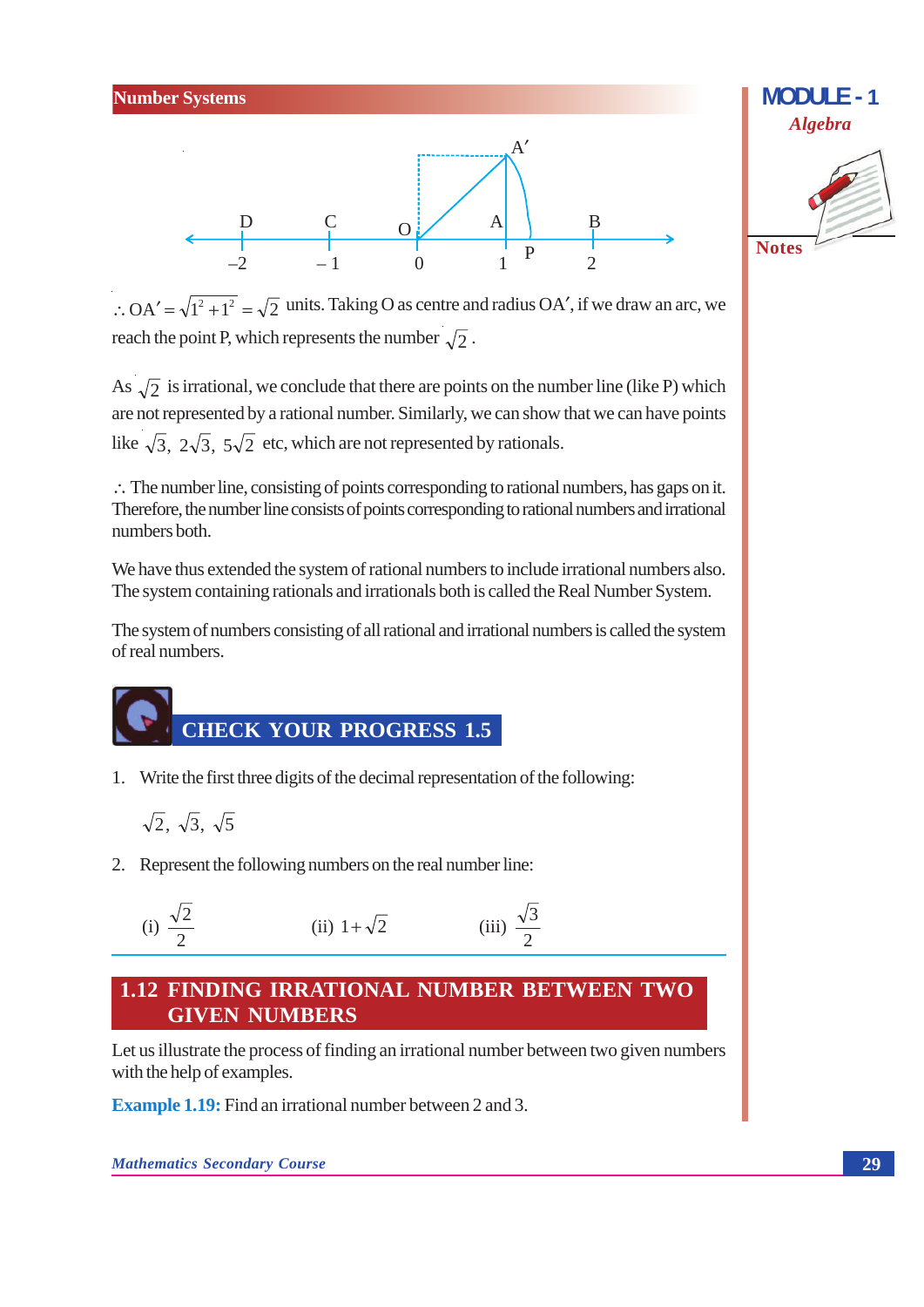

## **CHECK YOUR PROGRESS 1.6**

1. Find an irrational number between the following pairs of numbers

(ii)  $\sqrt{3}$  and 3 (iii)  $\sqrt{2}$  and  $\sqrt{3}$  $(i)$  2 and 4

2. Can you state the number of irrationals between 1 and 2? Illustrate with three examples.

## 1.13 ROUNDING OFF NUMBERS TO A GIVEN NUMBER OF DECIMAL PLACES

It is sometimes convenient to write the approximate value of a real number upto a desired number of decimal places. Let us illustrate it by examples.

**Example 1.21:** Express 2.71832 approximately by rounding it off to two places of decimals.

**Solution:** We look up at the third place after the decimal point. In this case it 8, which is more than 5. So the approximate value of 2.71832, upto two places of decimal is 2.72.

**Example 1.22:** Find the approximate value of 12.78962 correct upto 3 places of decimals.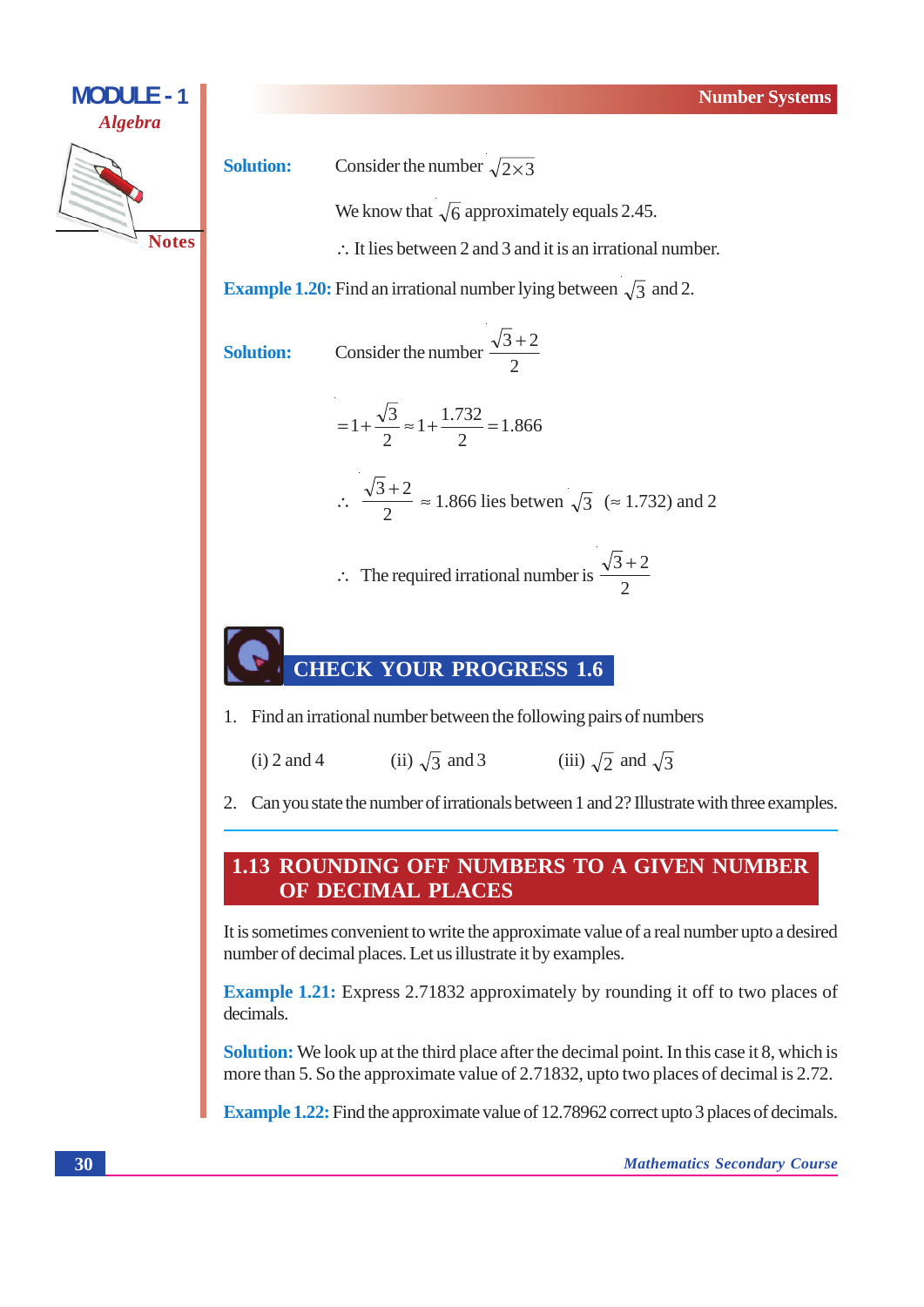**Solution:** The fourth place of decimals is 6 (more than 5) so we add 1 to the third place to get the approximate value of 12.78962 correct upto three places of decimals as 12.790.

Thus, we observe that to round off a number to some given number of places, we observe the next digit in the decimal part of the number and proceed as below

- (i) If the digit is less than 5, we ignore it and state the answer without it.
- (ii) If the digit is 5 or more than 5, we add 1 to the preceding digit to get the required number upto desired number of decimal places.



1. Write the approximate value of the following correct upto 3 place of decimals.

| $(i)$ 0.77777 | (ii) 7.3259  | $(iii)$ 1.0118 |
|---------------|--------------|----------------|
| $(iv)$ 3.1428 | $(v)$ 1.1413 |                |

# LET US SUM UP

- Recall of natural numbers, whole numbers, integers with four fundamental operations is done.
- Representation of above on the number line.
- Extension of integers to rational numbers A rational number is a number which can be put in the form  $p/q$ , where p and q are integers and  $q \neq 0$ .
- When  $q$  is made positive and  $p$  and  $q$  have no other common factor, then a rational number is said to be in standard form or lowest form
- Two rational numbers are said to be the equivalent form of the number if standard forms of the two are same.
- The rational numbers can be represented on the number line.
- Corresponding to a rational number, there exists a unique point on the number line.
- The rational numbers can be compared by  $\bullet$ 
	- reducing them with the same denominator and comparing their numerators.  $\bullet$
	- $\bullet$ when represented on the number line, the greater rational number lies to the right of the other.

**MODULE-1** 

**Algebra**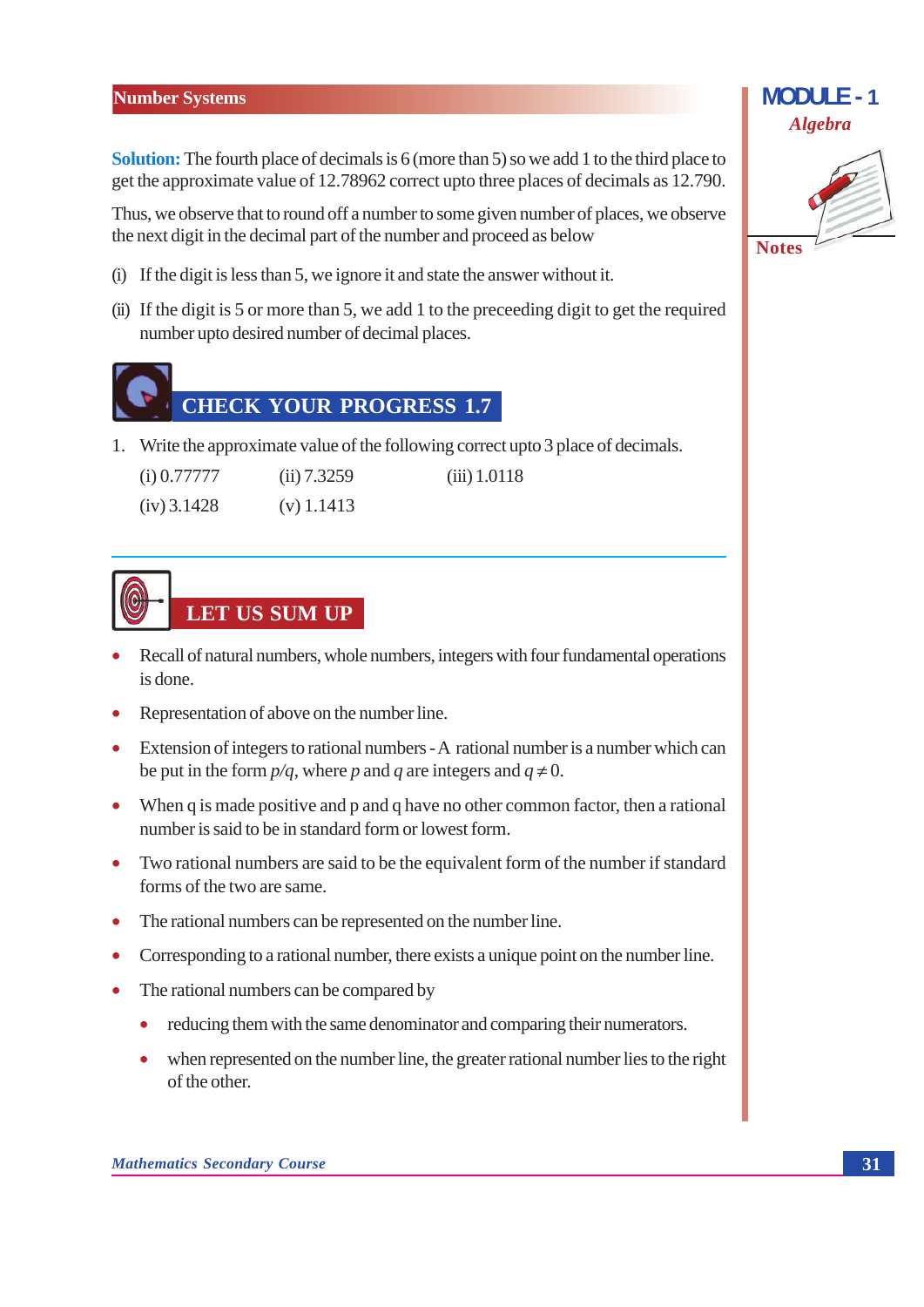

- As in integers, four fundamental operations can be performed on rational numbers also.
- The decimal representation of a rational number is either terminating or non-terminating repeating.
- There exist infinitely many rational numbers between two rational numbers.
- There are points other than those representing rationals on the number line. That shows inadequacy of system of rational numbers.
- The sytem of rational numbers is extended to real numbers.  $\bullet$
- Rationals and irrationals together constitute the system of real numbers.  $\bullet$
- We can always find an irrational number between two given numbers.  $\bullet$
- $\bullet$ The decimal representation of an irrational number is non-terminating non repeating.
- $\bullet$ We can find the approximate value of a rational or an irrational number upto a given number of decimals.

## TERMINAL EXERCISE

- 1. From the following pick out:
	- (i) natural numbers
	- (ii) integers which are not natural numbers
	- (iii) rationals which are not natural numbers
	- (iv) irrational numbers

$$
-3,17, \frac{6}{7}, \frac{-3}{8}, 0, -32, \frac{3}{14}, \frac{11}{6}, \sqrt{2}, 2 + \sqrt{3}
$$

2. Write the following integers as rational numbers:

| $(i) - 14$ | $(ii)$ 13  | (iii)       | (iv) 2 |
|------------|------------|-------------|--------|
| $(v)$ 1    | $(vi) - 1$ | $(vii) -25$ |        |

- 3. Express the following rationals in lowest terms:
	- $614 1713$  $\frac{1}{8}, \frac{1}{21}, \frac{1}{153}, \frac{1}{273}$
- 4. Express the following rationals in decimal form:

(i) 
$$
\frac{11}{80}
$$
 (ii)  $\frac{8}{25}$  (iii)  $\frac{14}{8}$  (iv)  $\frac{15}{6}$  (v)  $\frac{98}{35}$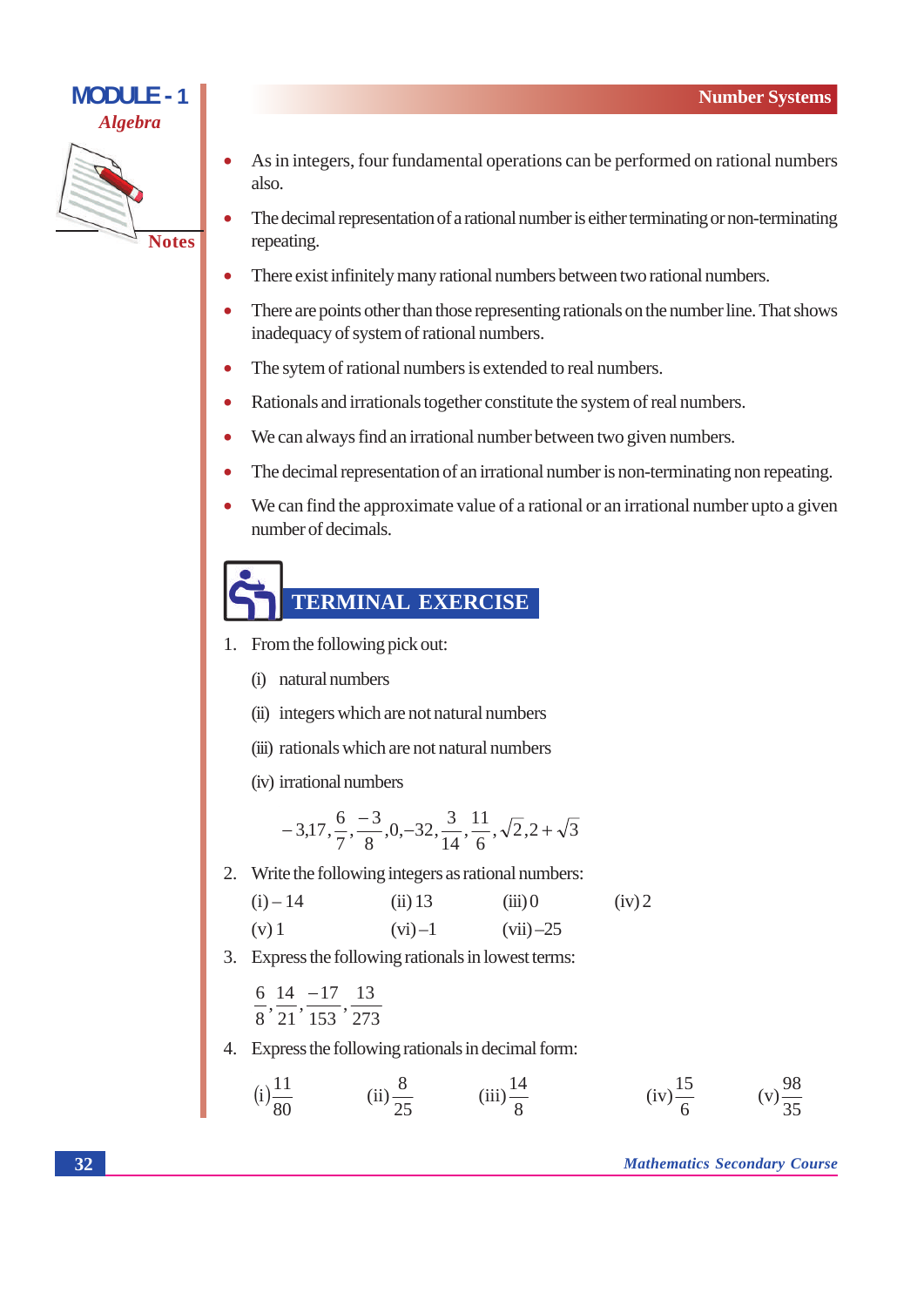#### **Number Systems**

(vi)  $\frac{15}{7}$  (vii)  $-\frac{7}{6}$  (viii)  $\frac{115}{11}$  (ix)  $-\frac{17}{13}$  (x)  $\frac{126}{36}$ 

5. Represent the following decimals in  $\frac{p}{q}$  form:

 $(i) 2.4$  $(ii) - 0.32$  $(iii) 8.14$  $(iv)$  3  $\overline{24}$ 

 $(v)$  0.415415415...

6. Find a rational number betwen the following rational numbers:

(i) 
$$
\frac{3}{4}
$$
 and  $\frac{7}{8}$  (ii) - 2 and -3 (iii)  $-\frac{4}{5}$  and  $\frac{1}{3}$ 

7. Find three rational numbers between the following rational numbers:

(i) 
$$
\frac{3}{4}
$$
 and  $\frac{-3}{4}$  (ii) 0.27 and 0.28 (iii) 1.32 and 1.34

8. Write the rational numbers corresponding to the points O, P, Q, R, S and T on the number line in the following figure:

9. Find the sum of the following rational numbers:

(i) 
$$
\frac{3}{5}, \frac{-7}{5}
$$
 (ii)  $-\frac{7}{9}, \frac{5}{9}$  (iii)  $\frac{3}{5}, \frac{7}{3}$  (iv)  $\frac{9}{5}, \frac{2}{3}$  (v)  $\frac{18}{7}, -\frac{7}{6}$ 

10. Find the product of the following rationals:

(i) 
$$
\frac{3}{5}, \frac{7}{3}
$$
 (ii)  $\frac{19}{5}, \frac{2}{3}$  (iii)  $\frac{15}{7}, \frac{-14}{5}$ 

- 11. Write an irrational number between the following pairs of numbers:
	- (ii)  $\sqrt{3}$  and 3 (iii)  $\sqrt{2}$  and  $\sqrt{5}$  (iv)  $-\sqrt{2}$  and  $\sqrt{2}$  $(i) 1$  and 3
- 12. How many rational numbers and irrational numbers lie between the numbers 2 and 7?
- 13. Find the approximate value of the following numbers correct to 2 places of decimals:
	- $(i) 0.338$  $(ii)$  3.924  $(iii)$  3.14159  $(iv)$  3.1428



**MODULE-1**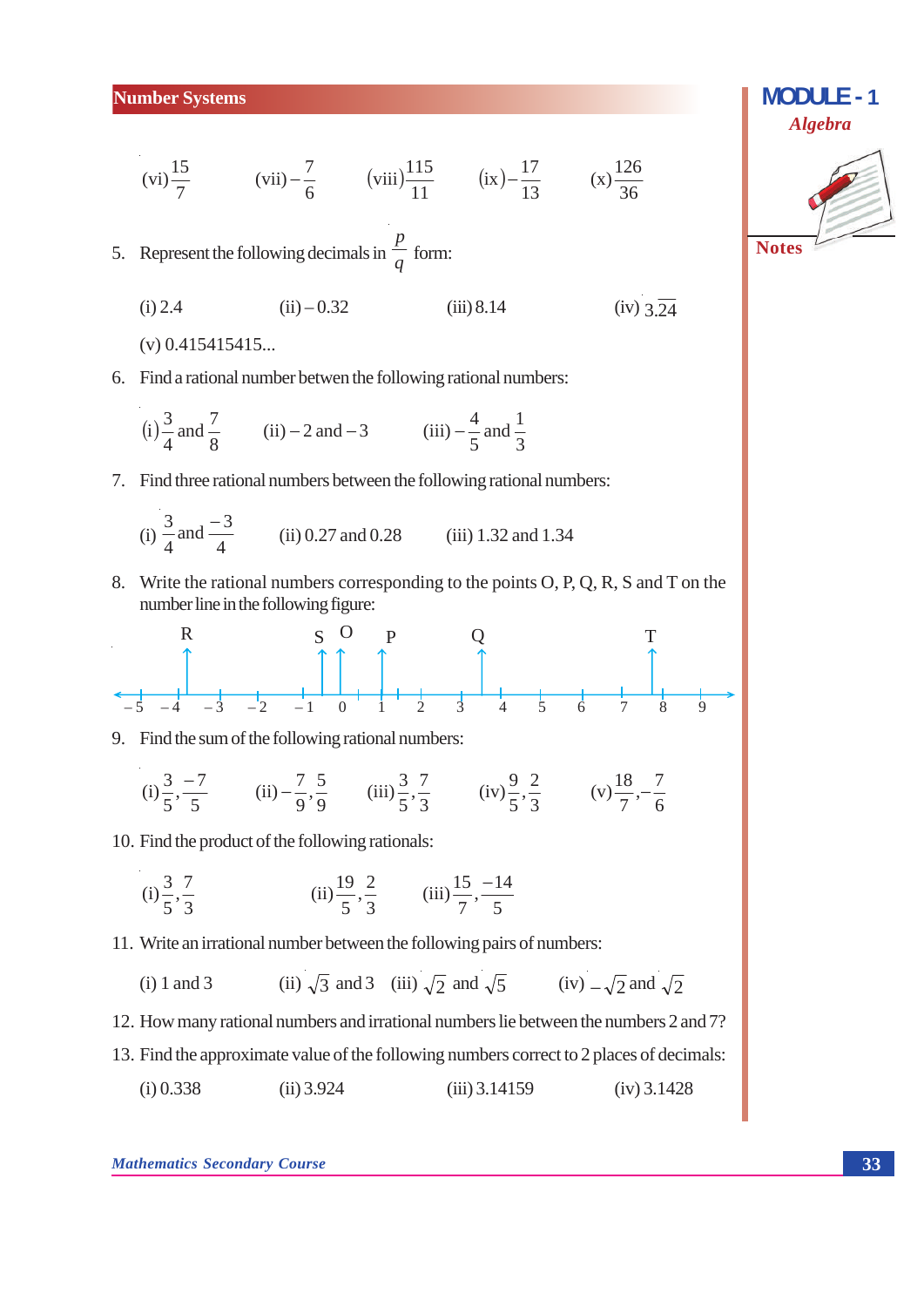

14. Write the value of following correct upto 3 places of decimals:

(i) 
$$
\frac{3}{4}
$$
 (ii)  $2 + \sqrt{2}$  (iii) 1.7326 (iv) 0.9999...

15. Simplify the following as irrational numbers. The first one is done for you.

(i) 
$$
12\sqrt{3} + 5\sqrt{3} - 7\sqrt{3} = \sqrt{3}[12 + 5 - 7] = 10\sqrt{3}
$$
  
\n(ii)  $3\sqrt{2} - 2\sqrt{8} + 7\sqrt{2}$   
\n(iii)  $3\sqrt{2} \times 2\sqrt{3} \times 5\sqrt{6}$   
\n(iv)  $[(\sqrt{8} \times 3\sqrt{2}) \times 6\sqrt{2}] \div 36\sqrt{2}$ 

ANSWERS TO CHECK YOUR PROGRESS

## $1.1$

1. Integers:  $4, -36, -6$ 

Rational Numbers: 
$$
4, \frac{-3}{4}, \frac{5}{6}, -36, \frac{12}{7}, \frac{-3}{8}, \frac{15}{7}, -6
$$
  
\n2. (i)  $-\frac{7}{4}, -\frac{3}{7}, -15, 0, \frac{5}{17}, -\frac{3}{4}, -\frac{4}{3}$   
\n(ii)  $-\frac{7}{4}, -\frac{3}{7}, -15, \frac{5}{17}, -\frac{3}{4}, -\frac{4}{3}$   
\n(iii)  $-\frac{7}{4}, -\frac{3}{7}, \frac{5}{17}, -\frac{3}{4}, -\frac{4}{3}$   
\n(iv) All are rational numbers.  
\n3. (i)  $\frac{16}{3}$ , rational (ii)  $-\frac{1}{2}$ , rational (iii) -21, integer and rational (iv) zero, whole number, integer and rational (v) 4, All (vi)  $\frac{10}{7}$ , rational (vii)  $\frac{8}{3}$ , rational (vii)  $\frac{8}{3}$ , rational (viii) 1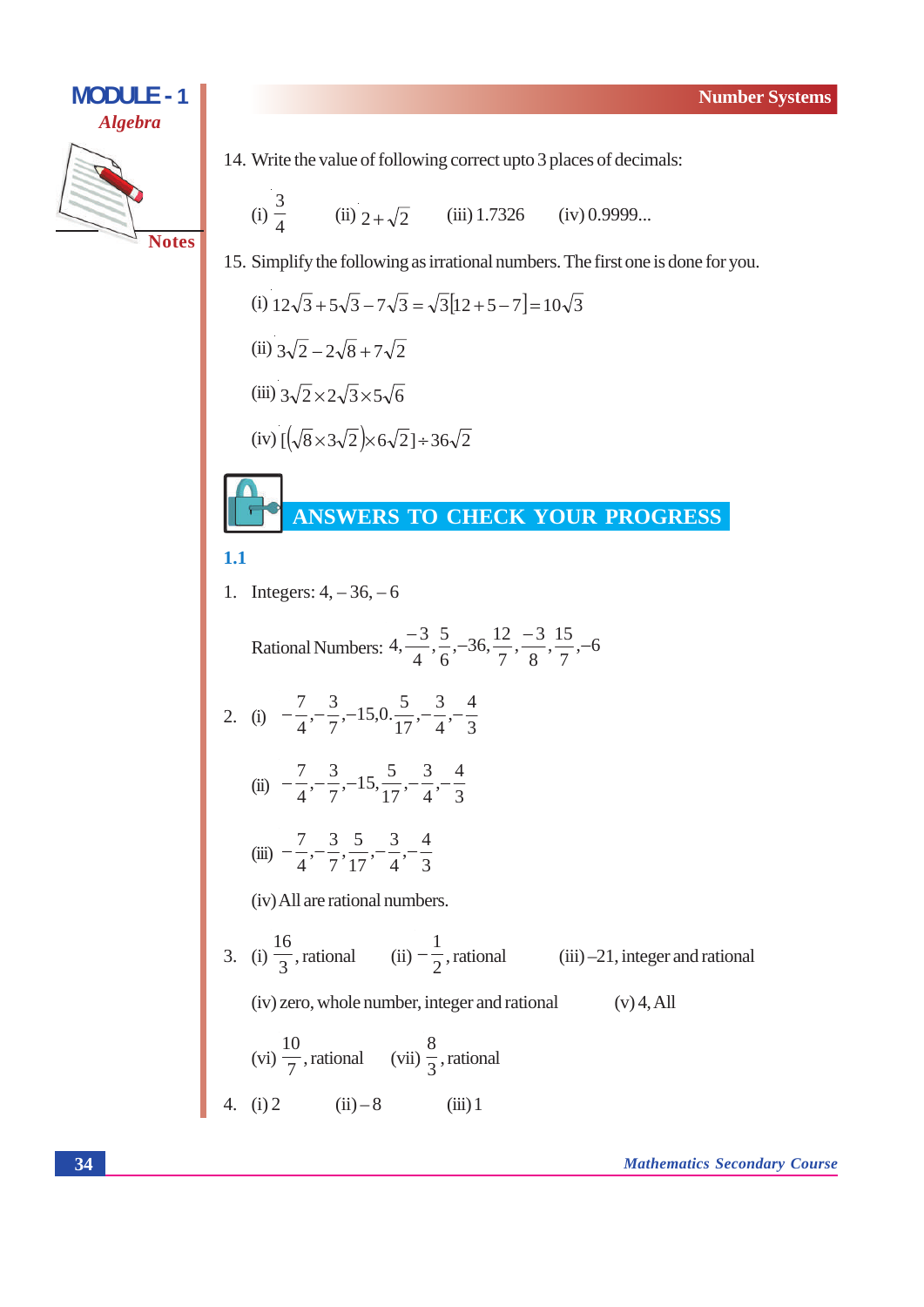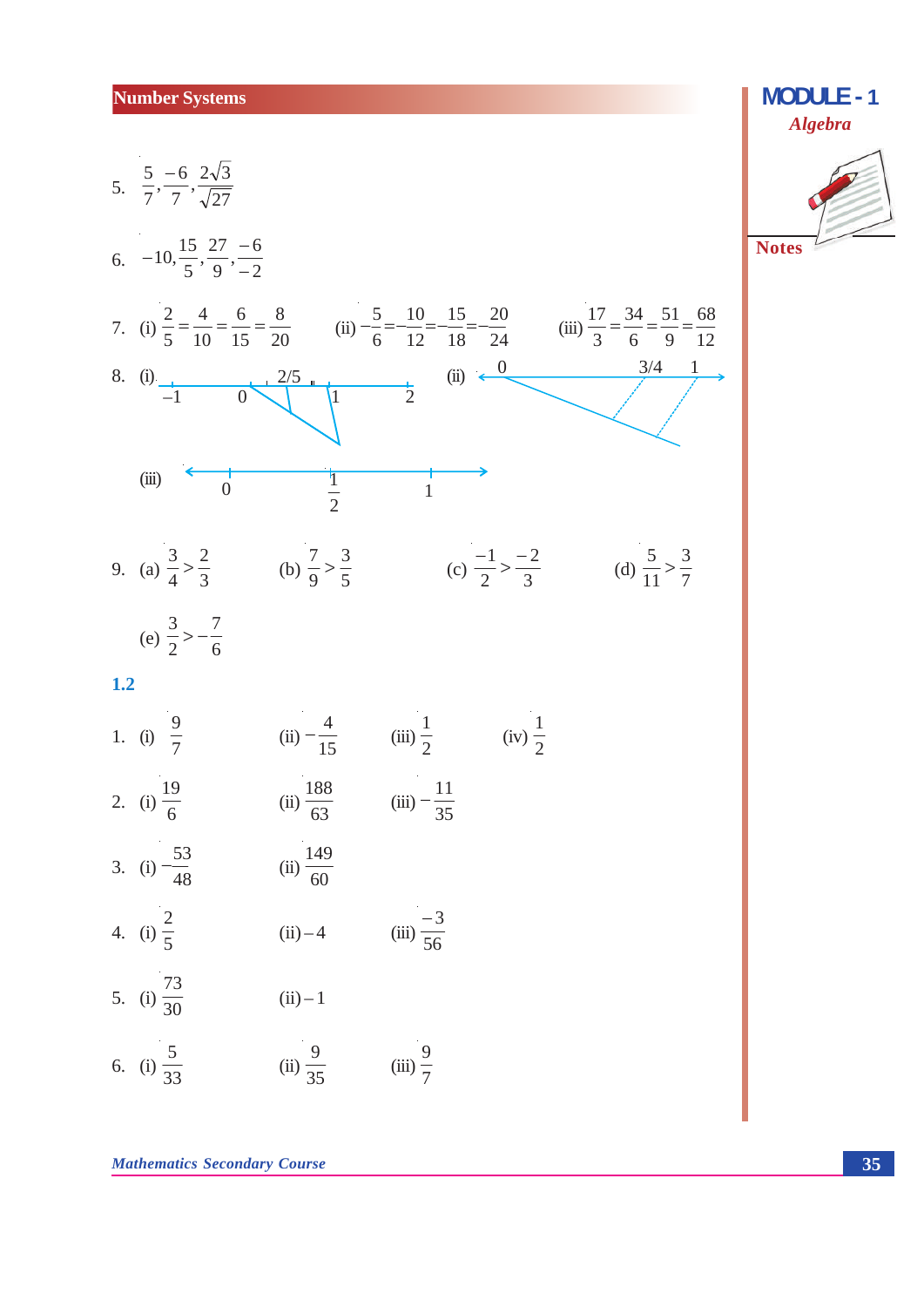| <b>MODULE - 1</b> |                                                |                                     |                           |                         | <b>Number Systems</b> |
|-------------------|------------------------------------------------|-------------------------------------|---------------------------|-------------------------|-----------------------|
| <b>Algebra</b>    | 7. (i) 2                                       | (ii) $\frac{35}{16}$                | (iii) $-\frac{10}{3}$     |                         |                       |
| <b>Notes</b>      | 8. (i) $\frac{1}{5}$                           | (ii) 7                              |                           |                         |                       |
|                   | $\frac{29}{35}$<br>9.                          |                                     |                           |                         |                       |
|                   | 10. $\frac{3}{4}$                              |                                     |                           |                         |                       |
|                   | 1.3                                            |                                     |                           |                         |                       |
|                   | 1. (i) 0.3875                                  | (ii) 0.48                           | $(iii)$ 1.5               | (iv) 6.25               | (v) $1.\overline{4}$  |
|                   | 2. (i) $0.\overline{6}$                        | $(ii)$ 0.714285                     | $(iii)$ $2.\overline{27}$ |                         |                       |
|                   | 3. (a) (i) $\frac{23}{10}$                     | (ii) $-\frac{78}{25}$               | (iii) $-\frac{143}{200}$  | (iv) $\frac{4073}{500}$ |                       |
|                   | (b) (i) $\frac{1}{3}$                          | (ii) $\frac{113}{33}$               | $(iii) - \frac{35}{111}$  |                         |                       |
|                   | 1.4                                            |                                     |                           |                         |                       |
|                   | $\frac{25}{24}$<br>1.<br>(i)                   | (ii) 5.5                            | (iii) $\frac{-5}{24}$     |                         |                       |
|                   | 2.                                             | (i) 0.2 and 0.3 (ii) $-0.30, -0.35$ |                           |                         |                       |
|                   | $(i)$ 0.271, 0.275, 0, 281, 0.285, 0.291<br>3. |                                     |                           |                         |                       |
|                   | (ii) 7.315, 7.320 7.325, 7.330, 7.331          |                                     |                           |                         |                       |
|                   | (iii) 21.75, 22.75, 23.75, 24.75, 25.75        |                                     |                           |                         |                       |
|                   | (iv) 1.0011, 1.0012, 1.0013, 1.0014, 1.0015    |                                     |                           |                         |                       |
|                   |                                                | Note: Can be other answers as well. |                           |                         |                       |
|                   | 1.5                                            |                                     |                           |                         |                       |
|                   | 1. 1.414, 1.732, 2.236                         |                                     |                           |                         |                       |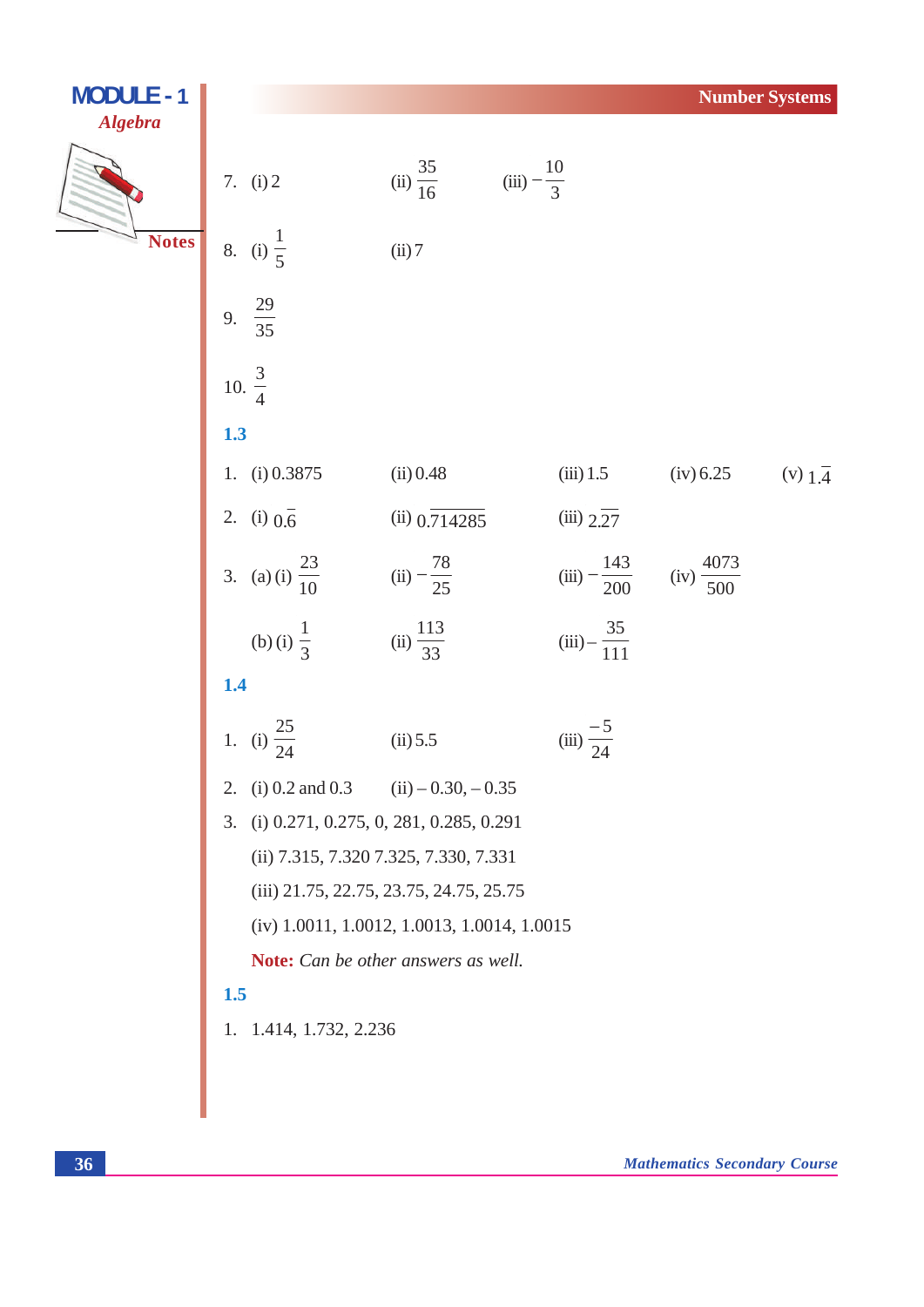#### **Number Systems**



#### $1.6$

1. (i) 
$$
\sqrt{5}
$$
 (ii)  $\sqrt{3}+1$  (iii)  $\frac{\sqrt{2}+\sqrt{3}}{2}$ 

2. Infinitely many:

1.0001, 1.0002, ....., 1.0010, 1.0011, ....., 1.0020, 1.0021, .....

#### $1.7$

1. (i)  $0.778$  $(ii) 7.326$  $(iii) 1.012$  $(iv)$  3.143  $(v)$  1.141

ANASWERS TO TERMINAL EXERCISE

1. Natural: 17,

Integers but not natural numbers,  $-3$ ,  $0$ ,  $-32$ 

Rationals but not natural numbers: 
$$
-3, \frac{6}{7}, \frac{-3}{8}, 0, -32, \frac{3}{14}, \frac{11}{6}
$$

Irrationals but not rationals:  $\sqrt{2}$ ,  $2 + \sqrt{3}$ 

2. (i)  $-\frac{14}{1}$  (ii)  $\frac{13}{1}$  (iii)  $\frac{0}{1}$  (iv)  $\frac{2}{1}$ 

(v) 
$$
\frac{1}{1}
$$
 (vi)  $\frac{-1}{1}$  (vii)  $\frac{-25}{1}$ 

3.  $\frac{3}{4}, \frac{2}{3}, -\frac{1}{9}, \frac{1}{21}$ 

**Mathematics Secondary Course**